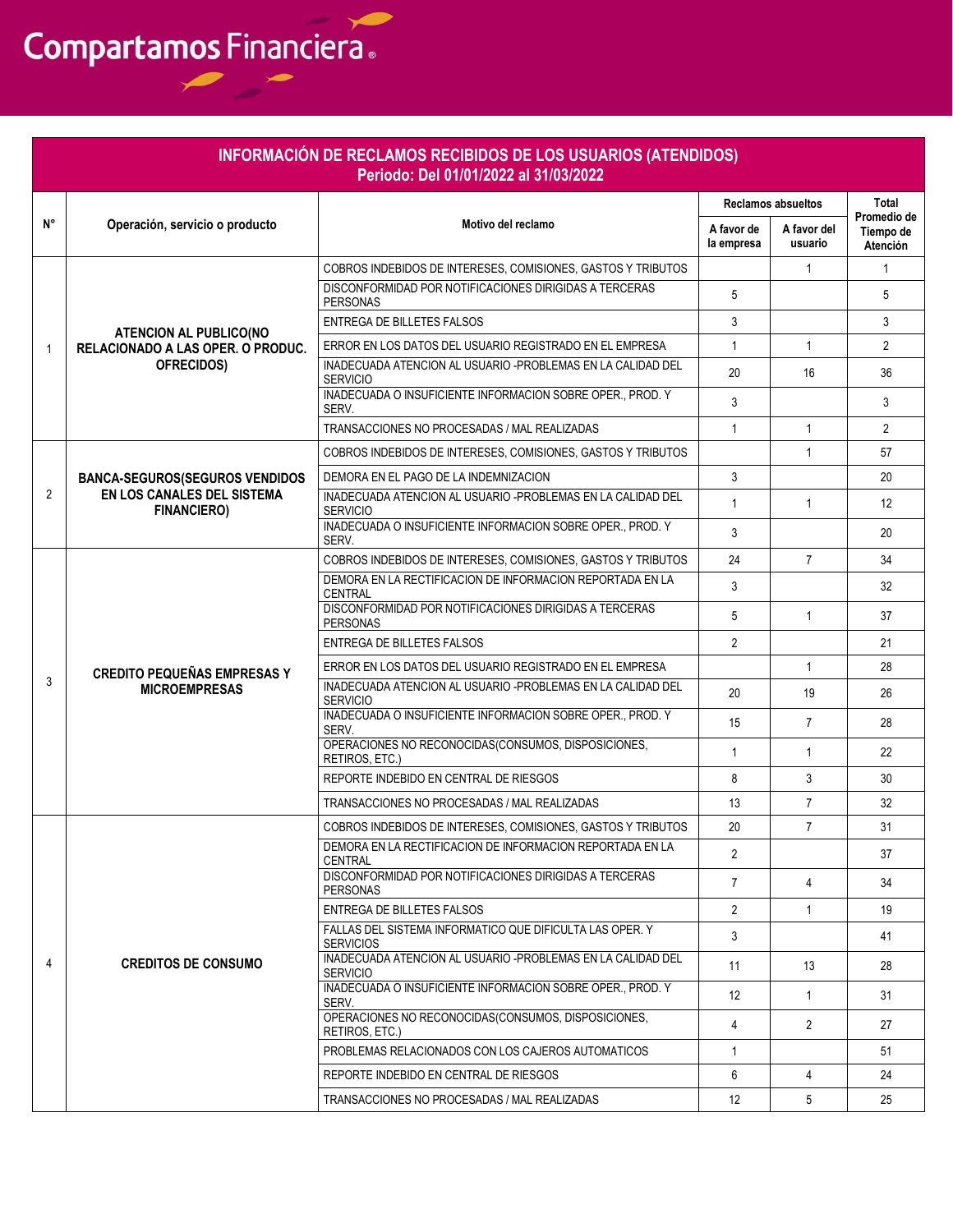| 5                                            | <b>CUENTA A PLAZO</b>                                                                                                                                                                                        | INADECUADA ATENCION AL USUARIO -PROBLEMAS EN LA CALIDAD DEL<br><b>SERVICIO</b> | $\mathbf{1}$   |                | 35 |
|----------------------------------------------|--------------------------------------------------------------------------------------------------------------------------------------------------------------------------------------------------------------|--------------------------------------------------------------------------------|----------------|----------------|----|
|                                              |                                                                                                                                                                                                              | TRANSACCIONES NO PROCESADAS / MAL REALIZADAS                                   | $\mathbf{1}$   |                | 28 |
|                                              |                                                                                                                                                                                                              | COBROS INDEBIDOS DE INTERESES, COMISIONES, GASTOS Y TRIBUTOS                   | $\overline{7}$ | $\overline{2}$ | 28 |
|                                              |                                                                                                                                                                                                              | DEFICIENCIAS TECNICAS EN LOS CAJEROS AUTOMATICOS                               |                | 3              | 24 |
|                                              |                                                                                                                                                                                                              | DEMORA EN EL PAGO DE LA INDEMNIZACION                                          | $\mathbf{1}$   |                | 28 |
|                                              |                                                                                                                                                                                                              | DISCONFORMIDAD POR NOTIFICACIONES DIRIGIDAS A TERCERAS<br><b>PERSONAS</b>      | $\overline{2}$ |                | 40 |
|                                              |                                                                                                                                                                                                              | ERROR EN LOS DATOS DEL USUARIO REGISTRADO EN EL EMPRESA                        | $\mathbf{1}$   | $\overline{2}$ | 42 |
|                                              |                                                                                                                                                                                                              | FALLAS DEL SISTEMA INFORMATICO QUE DIFICULTA LAS OPER. Y<br><b>SERVICIOS</b>   | 3              | 5              | 23 |
| 6                                            | <b>CUENTA DE AHORRO</b>                                                                                                                                                                                      | INADECUADA ATENCION AL USUARIO -PROBLEMAS EN LA CALIDAD DEL<br><b>SERVICIO</b> | 5              | 10             | 28 |
|                                              |                                                                                                                                                                                                              | INADECUADA O INSUFICIENTE INFORMACION SOBRE OPER PROD. Y<br>SERV.              | $\overline{2}$ | $\overline{2}$ | 20 |
|                                              | OPERACIONES NO RECONOCIDAS(CONSUMOS, DISPOSICIONES,<br>RETIROS, ETC.)<br>PROBLEMAS RELACIONADOS CON LOS CAJEROS AUTOMATICOS<br>PROBLEMAS RELACIONADOS CON LOS CAJEROS AUTOMATICOS DE<br><b>OTRAS EMPRESA</b> |                                                                                | 16             | 23             | 27 |
|                                              |                                                                                                                                                                                                              |                                                                                | 4              | 21             |    |
|                                              |                                                                                                                                                                                                              |                                                                                | $\overline{7}$ | 13             | 21 |
|                                              |                                                                                                                                                                                                              | TRANSACCIONES NO PROCESADAS / MAL REALIZADAS                                   | 18             | 76             | 28 |
| $\overline{7}$                               | <b>DINERO ELECTRONICO</b>                                                                                                                                                                                    | OPERACIONES NO RECONOCIDAS(CONSUMOS, DISPOSICIONES,<br>RETIROS, ETC.)          | $\mathbf{1}$   |                | 30 |
|                                              |                                                                                                                                                                                                              | COBROS INDEBIDOS DE INTERESES, COMISIONES, GASTOS Y TRIBUTOS                   | $\overline{2}$ | $\mathbf{1}$   | 21 |
|                                              |                                                                                                                                                                                                              | DEFICIENCIAS TECNICAS EN LOS CAJEROS AUTOMATICOS                               |                | $\mathbf{1}$   | 15 |
|                                              |                                                                                                                                                                                                              | INADECUADA ATENCION AL USUARIO -PROBLEMAS EN LA CALIDAD DEL<br><b>SERVICIO</b> | $\mathfrak{p}$ | $\mathbf{1}$   | 35 |
| 8                                            | <b>TARJETA DE DÉBITO</b>                                                                                                                                                                                     | OPERACIONES NO RECONOCIDAS(CONSUMOS, DISPOSICIONES,<br>RETIROS, ETC.)          |                | 6              | 22 |
|                                              |                                                                                                                                                                                                              | PROBLEMAS RELACIONADOS CON LOS CAJEROS AUTOMATICOS                             |                | 4              | 39 |
|                                              |                                                                                                                                                                                                              | PROBLEMAS RELACIONADOS CON LOS CAJEROS AUTOMATICOS DE<br><b>OTRAS EMPRESA</b>  |                | 6              | 18 |
|                                              |                                                                                                                                                                                                              | TRANSACCIONES NO PROCESADAS / MAL REALIZADAS                                   | $\mathbf{1}$   | 25             | 31 |
|                                              |                                                                                                                                                                                                              | <b>TOTAL</b>                                                                   | 281            | 288            | 28 |
| TOTAL. DE RECLAMOS ATENDIDOS EN EL TRIMESTRE |                                                                                                                                                                                                              |                                                                                | 569            |                |    |
|                                              |                                                                                                                                                                                                              | <b>TOTAL. NUMERO DE OPERACIONES</b>                                            |                | 117.567        |    |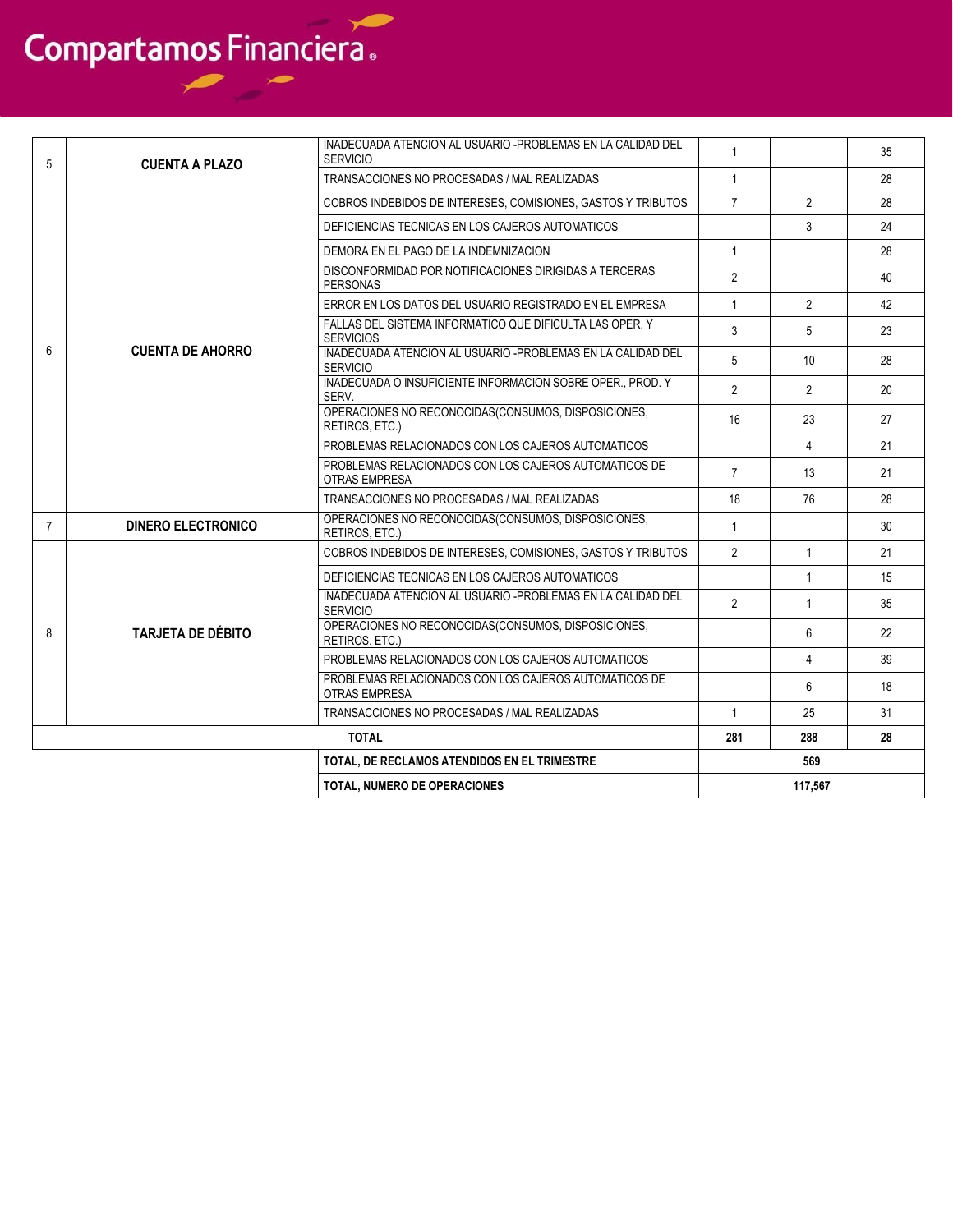|              |                                                                  | INFORMACIÓN DE RECLAMOS RECIBIDOS DE LOS USUARIOS (ATENDIDOS)<br>Periodo: Del 01/10/2021 al 31/12/2021 |                          |                                                     |                      |
|--------------|------------------------------------------------------------------|--------------------------------------------------------------------------------------------------------|--------------------------|-----------------------------------------------------|----------------------|
|              |                                                                  |                                                                                                        |                          |                                                     | Total<br>Promedio de |
| N°           | Operación, servicio o producto                                   | Motivo del reclamo                                                                                     | A favor de la<br>empresa | <b>Reclamos absueltos</b><br>A favor del<br>usuario |                      |
|              |                                                                  | COBROS INDEBIDOS DE INTERESES, COMISIONES, GASTOS Y TRIBUTOS                                           | $\overline{2}$           |                                                     | 12                   |
|              |                                                                  | DEMORAS O INCUMP. EN EL ENVIO DE CORRESPONDENCIA(EST. DE CUENTA OTROS)                                 |                          | $\mathbf{1}$                                        | 16                   |
|              |                                                                  | DISCONFORMIDAD POR NOTIFICACIONES DIRIGIDAS A TERCERAS PERSONAS                                        | 5                        | $\overline{2}$                                      | 12                   |
|              | <b>ATENCION AL PUBLICO(NO</b>                                    | <b>ENTREGA DE BILLETES FALSOS</b>                                                                      | $\overline{2}$           |                                                     | 17                   |
| $\mathbf{1}$ | RELACIONADO A LAS OPER. O                                        | FALLAS DEL SISTEMA INFORMATICO QUE DIFICULTA LAS OPER. Y SERVICIOS                                     |                          | $\mathbf{1}$                                        | 3                    |
|              | <b>PRODUC. OFRECIDOS)</b>                                        | INADECUADA ATENCION AL USUARIO -PROBLEMAS EN LA CALIDAD DEL SERVICIO                                   | 37                       | 8                                                   | 9                    |
|              |                                                                  | INADECUADA O INSUFICIENTE INFORMACION SOBRE OPER., PROD. Y SERV.                                       | 6                        | $\mathbf{1}$                                        | 11                   |
|              |                                                                  | OPERACIONES NO RECONOCIDAS (CONSUMOS, DISPOSICIONES, RETIROS, ETC.)                                    | $\overline{2}$           |                                                     | 11                   |
|              |                                                                  | TRANSACCIONES NO PROCESADAS / MAL REALIZADAS                                                           | $\overline{2}$           |                                                     | 17                   |
|              |                                                                  | COBROS INDEBIDOS DE INTERESES, COMISIONES, GASTOS Y TRIBUTOS                                           | 1                        |                                                     | 5                    |
|              | <b>BANCA-SEGUROS(SEGUROS</b>                                     | DEMORA EN EL PAGO DE LA INDEMNIZACION                                                                  | 6                        |                                                     | 13                   |
| 2            | <b>VENDIDOS EN LOS CANALES</b><br><b>DEL SISTEMA FINANCIERO)</b> | INADECUADA ATENCION AL USUARIO -PROBLEMAS EN LA CALIDAD DEL SERVICIO                                   |                          | $\overline{1}$                                      | 11                   |
|              |                                                                  | INADECUADA O INSUFICIENTE INFORMACION SOBRE OPER., PROD. Y SERV.                                       | 1                        |                                                     | 9                    |
|              |                                                                  | INCUMPLIMIENTO DE CLAUSULAS DEL CONTRATO, POLIZA, CONDICION, ACUERDO                                   | 1                        |                                                     | 21                   |
|              |                                                                  | COBROS INDEBIDOS DE INTERESES, COMISIONES, GASTOS Y TRIBUTOS                                           | 30                       | 5                                                   | 20                   |
|              |                                                                  | DEMORA EN EL PAGO DE LA INDEMNIZACION                                                                  | 1                        |                                                     | 10                   |
|              |                                                                  | DEMORA EN LA RECTIFICACION DE INFORMACION REPORTADA EN LA CENTRAL                                      | $\overline{2}$           |                                                     | 4                    |
|              |                                                                  | DISCONFORMIDAD POR NOTIFICACIONES DIRIGIDAS A TERCERAS PERSONAS                                        | $\overline{7}$           | 3                                                   | 24                   |
|              |                                                                  | ENTREGA DE BILLETES FALSOS                                                                             | 4                        |                                                     | 18                   |
|              |                                                                  | ERROR EN LOS DATOS DEL USUARIO REGISTRADO EN EL EMPRESA                                                | $\mathbf{1}$             |                                                     | 3                    |
|              |                                                                  | FALLAS DEL SISTEMA INFORMATICO QUE DIFICULTA LAS OPER. Y SERVICIOS                                     | 1                        |                                                     | 10                   |
|              |                                                                  | INADECUADA ATENCION AL USUARIO -PROBLEMAS EN LA CALIDAD DEL SERVICIO                                   | 78                       | 18                                                  | 13                   |
| 3            | <b>CREDITO PEQUEÑAS EMPRESAS</b>                                 | INADECUADA O INSUFICIENTE INFORMACION SOBRE OPER., PROD. Y SERV.                                       | 29                       | 5                                                   | 15                   |
|              | Y MICROEMPRESAS                                                  | INCUMPLIMIENTO DE CLAUSULAS DEL CONTRATO, POLIZA, CONDICION, ACUERDO                                   | 4                        |                                                     | 6                    |
|              |                                                                  | <b>LIQUIDACIONES ERRADAS</b>                                                                           | $\mathbf{1}$             |                                                     | 6                    |
|              |                                                                  | MODIFI. DE TASAS DE INTERES, COMISIONES U OTRAS CONDICIONES PACTADAS                                   | $\mathbf{1}$             |                                                     | 13                   |
|              |                                                                  | MODIFICACIÓN CONTRACTUAL-INSATIS, POR PROBLEMAS PARA HACER REVERSIONES                                 | 4                        | $\overline{2}$                                      | 14                   |
|              |                                                                  | MODIFICACIÓN CONTRACTUAL-INSATIS. SOBRE NUEVAS CONDICIONES APLICADAS                                   | 4                        |                                                     | 20                   |
|              |                                                                  | OPERACIONES NO RECONOCIDAS(CONSUMOS, DISPOSICIONES, RETIROS, ETC.)                                     | 5                        |                                                     | 16                   |
|              |                                                                  | PROBLEMAS RELACIONADOS CON EL PAGO ANTICIPADO DE CREDITO                                               | 1                        |                                                     | 26                   |
|              |                                                                  | REPORTE INDEBIDO EN CENTRAL DE RIESGOS                                                                 | 8                        | $\overline{7}$                                      | 20                   |
|              |                                                                  | TRANSACCIONES NO PROCESADAS / MAL REALIZADAS                                                           | 14                       | 8                                                   | 21                   |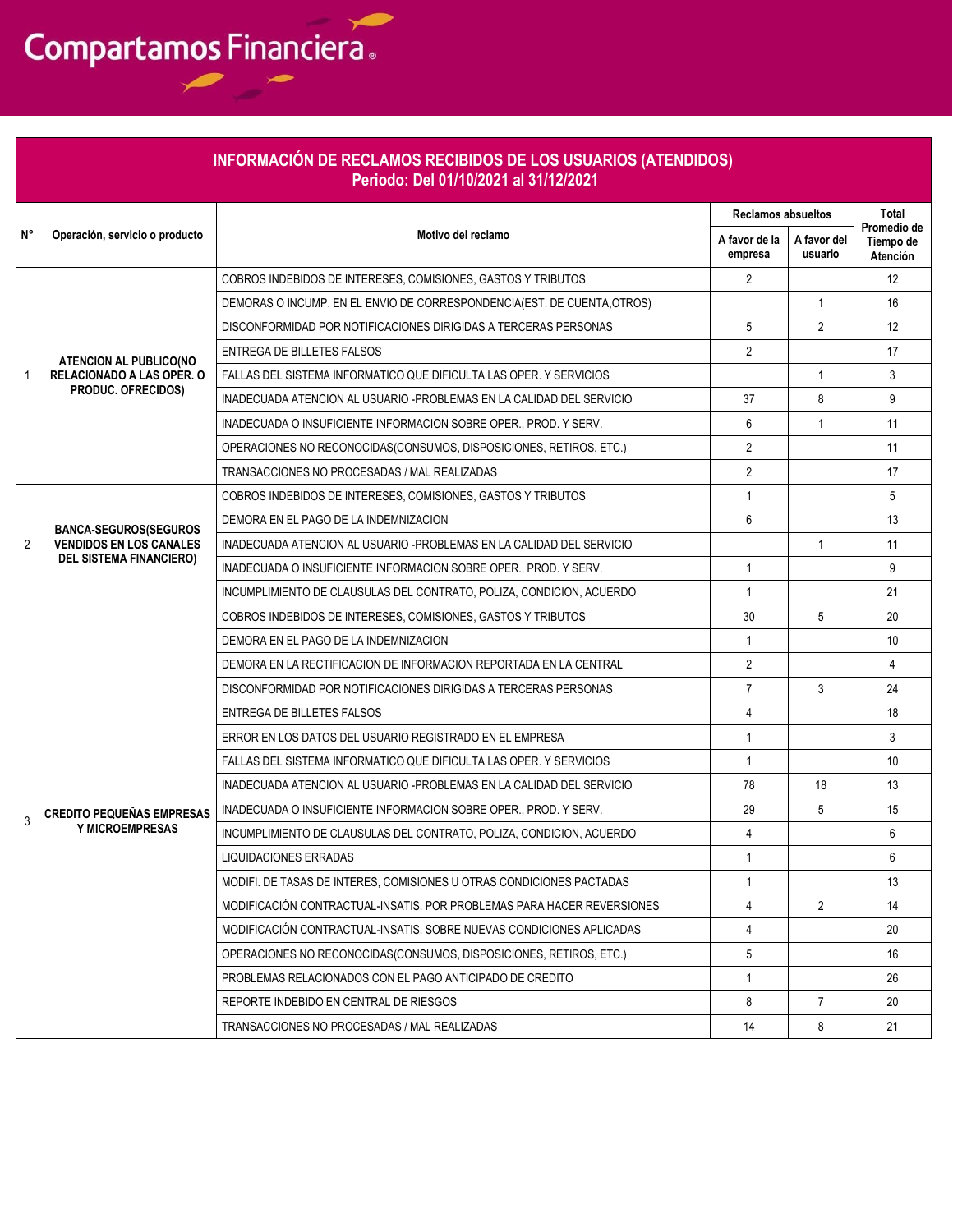|   |                            | COBROS INDEBIDOS DE INTERESES, COMISIONES, GASTOS Y TRIBUTOS            | 14             | 3              | 15              |
|---|----------------------------|-------------------------------------------------------------------------|----------------|----------------|-----------------|
|   |                            | DEMORA EN LA RECTIFICACION DE INFORMACION REPORTADA EN LA CENTRAL       | 3              | 3              | 19              |
|   |                            | DIFUSION DE INFORMACION SIN AUTORIZACION DEL USUARIO                    | -1             |                | $\overline{7}$  |
|   |                            | DISCONFORMIDAD POR NOTIFICACIONES DIRIGIDAS A TERCERAS PERSONAS         | 13             | $\mathbf{1}$   | 16              |
|   |                            | ENTREGA DE BILLETES FALSOS                                              | $\overline{2}$ |                | 22              |
|   |                            | ERROR EN LOS DATOS DEL USUARIO REGISTRADO EN EL EMPRESA                 | $\overline{2}$ | 2              | 13              |
|   |                            | FALLAS DEL SISTEMA INFORMATICO QUE DIFICULTA LAS OPER. Y SERVICIOS      | $\overline{2}$ | $\mathbf{1}$   | 19              |
|   |                            | INADECUADA ATENCION AL USUARIO -PROBLEMAS EN LA CALIDAD DEL SERVICIO    | 43             | 15             | 14              |
|   |                            | INADECUADA O INSUFICIENTE INFORMACION SOBRE OPER., PROD. Y SERV.        | 22             | $\overline{4}$ | 19              |
| 4 | <b>CREDITOS DE CONSUMO</b> | INCUMPLIMIENTO DE CLAUSULAS DEL CONTRATO, POLIZA, CONDICION, ACUERDO    | 3              |                | 13              |
|   |                            | <b>LIQUIDACIONES ERRADAS</b>                                            | $\mathbf{1}$   |                | 25              |
|   |                            | MODIFI. DE TASAS DE INTERES, COMISIONES U OTRAS CONDICIONES PACTADAS    | $\overline{2}$ |                | 19              |
|   |                            | MODIFICACIÓN CONTRACTUAL-INSATIS. POR PROBLEMAS PARA HACER REVERSIONES  | 5              | $\mathbf{1}$   | 16              |
|   |                            | MODIFICACIÓN CONTRACTUAL-INSATIS, SOBRE NUEVAS CONDICIONES APLICADAS    | 5              | $\mathbf{1}$   | 21              |
|   |                            | OPERACIONES NO RECONOCIDAS (CONSUMOS, DISPOSICIONES, RETIROS, ETC.)     | 6              |                | 16              |
|   |                            | PROBLEMAS RELACIONADOS CON EL PAGO ANTICIPADO DE CREDITO                | 2              |                | 25              |
|   |                            | REPORTE INDEBIDO EN CENTRAL DE RIESGOS                                  | 6              | $\overline{7}$ | 16              |
|   |                            | RETENCIONES INDEBIDAS (INCLUYE RETEN. JUDICIALES O DE COB. COACTIVA)    | 3              |                | 18              |
|   |                            | TRANSACCIONES NO PROCESADAS / MAL REALIZADAS                            | $\overline{7}$ | $\mathbf{1}$   | 11              |
|   |                            | COBROS INDEBIDOS DE INTERESES, COMISIONES, GASTOS Y TRIBUTOS            | $\overline{1}$ |                | 10 <sup>°</sup> |
|   |                            | INADECUADA ATENCION AL USUARIO -PROBLEMAS EN LA CALIDAD DEL SERVICIO    | $\overline{1}$ | $\mathbf{1}$   | 13              |
| 5 | <b>CUENTA A PLAZO</b>      | MODIFI. DE TASAS DE INTERES, COMISIONES U OTRAS CONDICIONES PACTADAS    | $\overline{1}$ |                | 22              |
|   |                            | MODIFICACIÓN CONTRACTUAL-INSATIS, SOBRE NUEVAS CONDICIONES APLICADAS    | $\overline{2}$ |                | 10 <sup>1</sup> |
|   |                            | COBROS INDEBIDOS DE INTERESES, COMISIONES, GASTOS Y TRIBUTOS            | $\overline{7}$ | 8              | 11              |
|   |                            | DEMORA EN EL PAGO DE LA INDEMNIZACION                                   |                | 1              | 8               |
|   |                            | DEMORAS O INCUMP. EN EL ENVIO DE CORRESPONDENCIA(EST. DE CUENTA, OTROS) | $\overline{2}$ |                | 5               |
|   |                            | DIFUSION DE INFORMACION SIN AUTORIZACION DEL USUARIO                    | 3              |                | $\overline{7}$  |
|   |                            | ERROR EN LOS DATOS DEL USUARIO REGISTRADO EN EL EMPRESA                 | 2              | $\mathbf{1}$   | 14              |
|   |                            | FALLAS DEL SISTEMA INFORMATICO QUE DIFICULTA LAS OPER. Y SERVICIOS      | 5              | $\overline{2}$ | 16              |
|   |                            | INADECUADA ATENCION AL USUARIO -PROBLEMAS EN LA CALIDAD DEL SERVICIO    | 16             | 10             | 12              |
| 6 | <b>CUENTA DE AHORRO</b>    | INADECUADA O INSUFICIENTE INFORMACION SOBRE OPER., PROD. Y SERV.        | 6              | $\mathbf{1}$   | 11              |
|   |                            | INCUMPLIMIENTO DE CLAUSULAS DEL CONTRATO, POLIZA, CONDICION, ACUERDO    | 2              |                | 14              |
|   |                            | MOD CONTRACTUAL- INAD INFO POR CONDICIÓN DE MODIFICACIÓN Y/O REVERSIÓN  |                | $\mathbf{1}$   | 9               |
|   |                            | MODIFICACIÓN CONTRACTUAL-INSATIS, POR PROBLEMAS PARA HACER REVERSIONES  | $\mathbf{1}$   |                | 10              |
|   |                            | OPERACIONES NO RECONOCIDAS (CONSUMOS, DISPOSICIONES, RETIROS, ETC.)     | 20             | 37             | 20              |
|   |                            | PROBLEMAS RELACIONADOS CON LOS CAJEROS AUTOMATICOS                      |                | $\mathbf{1}$   | 14              |
|   |                            | PROBLEMAS RELACIONADOS CON LOS CAJEROS AUTOMATICOS DE OTRAS EMPRESA     |                | 1              | 52              |
|   |                            | TRANSACCIONES NO PROCESADAS / MAL REALIZADAS                            | 44             | 119            | 18              |
|   |                            | COBROS INDEBIDOS DE INTERESES, COMISIONES, GASTOS Y TRIBUTOS            | $\mathbf{1}$   | $\mathbf{1}$   | 18              |
|   |                            | FALLAS DEL SISTEMA INFORMATICO QUE DIFICULTA LAS OPER. Y SERVICIOS      | $\mathbf{1}$   |                | 13              |
|   |                            | INADECUADA ATENCION AL USUARIO -PROBLEMAS EN LA CALIDAD DEL SERVICIO    | 3              | $\mathbf{1}$   | 15              |
| 7 | <b>DINERO ELECTRONICO</b>  | MODIFICACIÓN CONTRACTUAL-INSATIS, POR PROBLEMAS PARA HACER REVERSIONES  |                | 1              | $\overline{7}$  |
|   |                            | OPERACIONES NO RECONOCIDAS (CONSUMOS, DISPOSICIONES, RETIROS, ETC.)     | $\mathbf{1}$   |                | 10              |
|   |                            | TRANSACCIONES NO PROCESADAS / MAL REALIZADAS                            | 4              | $\overline{7}$ | 17              |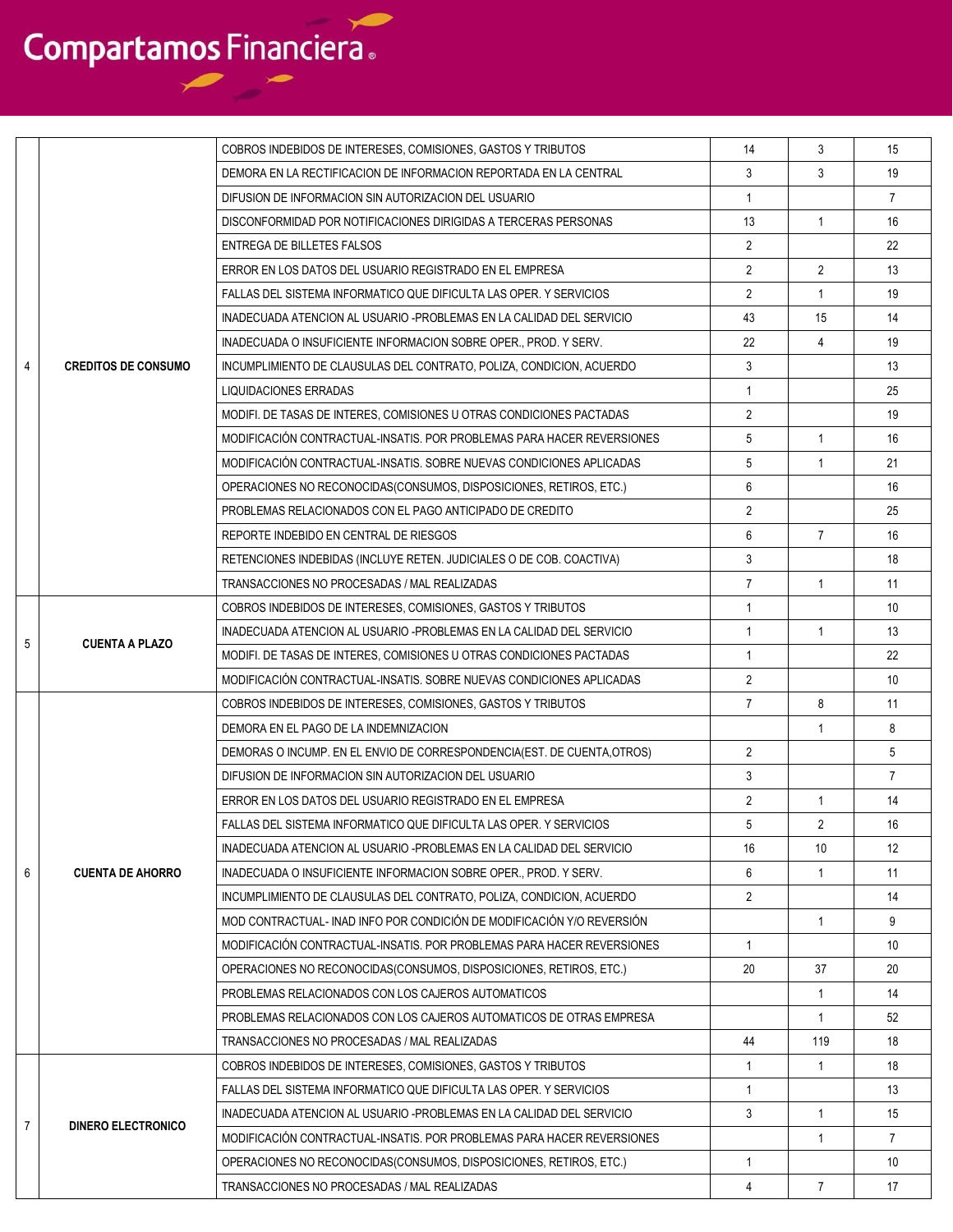| 8 |                                                                                             | PROBLEMAS PRESENTADOS CON LA TARJETA DE CREDITO (RETENIDA, NO EMITIDA) |     |           | 15 |
|---|---------------------------------------------------------------------------------------------|------------------------------------------------------------------------|-----|-----------|----|
|   | <b>TARJETA DE DEBITO</b>                                                                    | TRANSACCIONES NO PROCESADAS / MAL REALIZADAS                           |     |           |    |
| 9 | <b>TRANSFERENCIA DE</b><br><b>FONDOS(INTERBANCARIO O</b><br><b>ENTRE DIFERENTES PLAZAS)</b> | TRANSACCIONES NO PROCESADAS / MAL REALIZADAS                           |     |           |    |
|   | <b>TOTAL</b>                                                                                |                                                                        | 525 | 299       | 14 |
|   |                                                                                             | TOTAL, DE RECLAMOS ATENDIDOS EN EL TRIMESTRE                           |     | 824       |    |
|   |                                                                                             | TOTAL. NUMERO DE OPERACIONES                                           |     | 2,121,497 |    |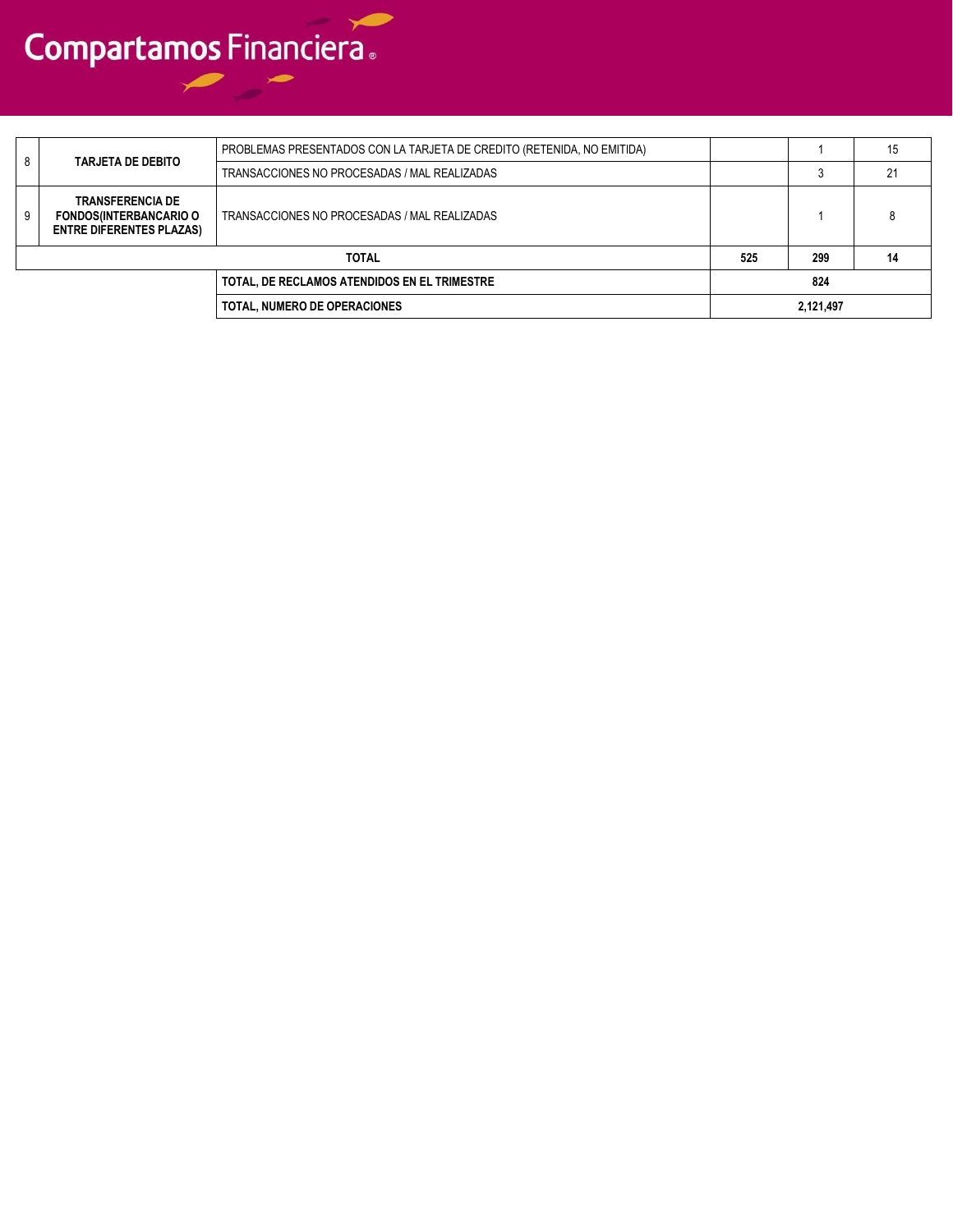|    |                                                                   | <b>INFORMACIÓN DE RECLAMOS RECIBIDOS DE LOS USUARIOS (ATENDIDOS)</b><br>Periodo: Del 01/07/2021 al 30/09/2021 |                           |                        |                                      |
|----|-------------------------------------------------------------------|---------------------------------------------------------------------------------------------------------------|---------------------------|------------------------|--------------------------------------|
|    |                                                                   |                                                                                                               | <b>Reclamos absueltos</b> |                        | Total                                |
| N° | Operación, servicio o producto                                    | Motivo del reclamo                                                                                            | A favor de la<br>empresa  | A favor del<br>usuario | Promedio de<br>Tiempo de<br>Atención |
|    |                                                                   | COBROS INDEBIDOS DE INTERESES, COMISIONES, GASTOS Y TRIBUTOS                                                  | $\overline{2}$            |                        | 19                                   |
|    |                                                                   | DISCONFORMIDAD POR NOTIFICACIONES DIRIGIDAS A TERCERAS PERSONAS                                               | 1                         | 1                      | 9                                    |
|    |                                                                   | INADECUADA ATENCION AL USUARIO -PROBLEMAS EN LA CALIDAD DEL SERVICIO                                          | 40                        | 6                      | 18                                   |
| 1  | <b>ATENCION AL PUBLICO(NO</b><br><b>RELACIONADO A LAS OPER. O</b> | INADECUADA O INSUFICIENTE INFORMACION SOBRE OPER., PROD. Y SERV.                                              | 6                         | $\mathbf{1}$           | 14                                   |
|    | PRODUC. OFRECIDOS)                                                | MODIFICACIÓN CONTRACTUAL-INSATIS. POR PROBLEMAS PARA HACER REVERSIONES                                        | $\mathbf{1}$              |                        | 26                                   |
|    |                                                                   | MODIFICACIÓN CONTRACTUAL-INSATIS. SOBRE NUEVAS CONDICIONES APLICADAS                                          |                           | $\mathbf{1}$           | 6                                    |
|    |                                                                   | OPERACIONES NO RECONOCIDAS(CONSUMOS, DISPOSICIONES, RETIROS, ETC.)                                            | 1                         |                        | 20                                   |
|    |                                                                   | TRANSACCIONES NO PROCESADAS / MAL REALIZADAS                                                                  | 5                         |                        | 12                                   |
|    | <b>BANCA-SEGUROS(SEGUROS</b>                                      | DEMORA EN EL PAGO DE LA INDEMNIZACION                                                                         | 3                         | $\mathbf{1}$           | 15                                   |
| 2  | <b>VENDIDOS EN LOS CANALES</b>                                    | INADECUADA ATENCION AL USUARIO -PROBLEMAS EN LA CALIDAD DEL SERVICIO                                          | 6                         | 3                      | 21                                   |
|    | <b>DEL SISTEMA FINANCIERO)</b>                                    | INADECUADA O INSUFICIENTE INFORMACION SOBRE OPER., PROD. Y SERV.                                              | $\overline{2}$            | $\mathbf{1}$           | 18                                   |
|    |                                                                   | COBROS INDEBIDOS DE INTERESES. COMISIONES. GASTOS Y TRIBUTOS                                                  | 35                        | 6                      | 19                                   |
|    |                                                                   | DISCONFORMIDAD POR NOTIFICACIONES DIRIGIDAS A TERCERAS PERSONAS                                               | 9                         |                        | 28                                   |
|    | <b>CREDITO PEQUEÑAS</b><br><b>EMPRESAS Y MICROEMPRESAS</b>        | <b>ENTREGA DE BILLETES FALSOS</b>                                                                             | 5                         |                        | 14                                   |
|    |                                                                   | INADECUADA ATENCION AL USUARIO - PROBLEMAS EN LA CALIDAD DEL SERVICIO                                         | 95                        | 10                     | 21                                   |
|    |                                                                   | INADECUADA O INSUFICIENTE INFORMACION SOBRE OPER., PROD. Y SERV.                                              | 30                        | 6                      | 21                                   |
|    |                                                                   | MOD CONTRACTUAL- INAD INFO POR CONDICIÓN DE MODIFICACIÓN Y/O REVERSIÓN                                        | 4                         |                        | 19                                   |
| 3  |                                                                   | MODIFI. DE TASAS DE INTERES, COMISIONES U OTRAS CONDICIONES PACTADAS                                          | 4                         | 1                      | 20                                   |
|    |                                                                   | MODIFICACIÓN CONTRACTUAL-INSATIS. POR PROBLEMAS PARA HACER REVERSIONES                                        | 21                        | $\mathbf{1}$           | 20                                   |
|    |                                                                   | MODIFICACIÓN CONTRACTUAL-INSATIS. SOBRE NUEVAS CONDICIONES APLICADAS                                          | 18                        | $\mathbf 1$            | 18                                   |
|    |                                                                   | OPERACIONES NO RECONOCIDAS(CONSUMOS, DISPOSICIONES, RETIROS, ETC.)                                            | 3                         |                        | 24                                   |
|    |                                                                   | OTROS MOTIVOS (DETALLAR EN EL REPORTE RECLAMO N RR3)                                                          |                           | $\mathbf{1}$           | 18                                   |
|    |                                                                   | PROBLEMAS RELACIONADOS CON EL PAGO ANTICIPADO DE CREDITO                                                      | 10                        |                        | 21                                   |
|    |                                                                   | REPORTE INDEBIDO EN CENTRAL DE RIESGOS                                                                        | 22                        | 10                     | 21                                   |
|    |                                                                   | TRANSACCIONES NO PROCESADAS / MAL REALIZADAS                                                                  | 18                        | $\overline{7}$         | 18                                   |
|    |                                                                   | COBROS INDEBIDOS DE INTERESES, COMISIONES, GASTOS Y TRIBUTOS                                                  | 30                        | 4                      | 18                                   |
|    |                                                                   | DISCONFORMIDAD POR NOTIFICACIONES DIRIGIDAS A TERCERAS PERSONAS                                               | 13                        |                        | 15                                   |
|    |                                                                   | ENTREGA DE BILLETES FALSOS                                                                                    | $\mathbf{1}$              |                        | 16                                   |
|    |                                                                   | INADECUADA ATENCION AL USUARIO -PROBLEMAS EN LA CALIDAD DEL SERVICIO                                          | 54                        | 5                      | 20                                   |
|    |                                                                   | INADECUADA O INSUFICIENTE INFORMACION SOBRE OPER., PROD. Y SERV.                                              | 16                        | $\mathbf{1}$           | 15                                   |
| 4  | <b>CREDITOS DE CONSUMO</b>                                        | MODIFI. DE TASAS DE INTERES, COMISIONES U OTRAS CONDICIONES PACTADAS                                          | 3                         |                        | 19                                   |
|    |                                                                   | MODIFICACIÓN CONTRACTUAL-INSATIS. POR PROBLEMAS PARA HACER REVERSIONES                                        | $\overline{7}$            |                        | 14                                   |
|    |                                                                   | MODIFICACIÓN CONTRACTUAL-INSATIS. SOBRE NUEVAS CONDICIONES APLICADAS                                          | 27                        | 5                      | 15                                   |
|    |                                                                   | OPERACIONES NO RECONOCIDAS(CONSUMOS, DISPOSICIONES, RETIROS, ETC.)                                            | 3                         | $\overline{1}$         | 15                                   |
|    |                                                                   | PROBLEMAS RELACIONADOS CON EL PAGO ANTICIPADO DE CREDITO                                                      | $\overline{2}$            |                        | 22                                   |
|    |                                                                   | REPORTE INDEBIDO EN CENTRAL DE RIESGOS                                                                        | $\overline{7}$            | 2                      | 23                                   |
|    |                                                                   | TRANSACCIONES NO PROCESADAS / MAL REALIZADAS                                                                  | 13                        | $\mathbf{1}$           | 24                                   |
|    |                                                                   | COBROS INDEBIDOS DE INTERESES, COMISIONES, GASTOS Y TRIBUTOS                                                  | $\mathbf{1}$              | $\mathbf{1}$           | 6                                    |
| 5  | <b>CUENTA A PLAZO</b>                                             | INADECUADA ATENCION AL USUARIO -PROBLEMAS EN LA CALIDAD DEL SERVICIO                                          | 6                         |                        | 17                                   |
|    |                                                                   | MODIFI. DE TASAS DE INTERES, COMISIONES U OTRAS CONDICIONES PACTADAS                                          |                           | $\mathbf{1}$           | 15                                   |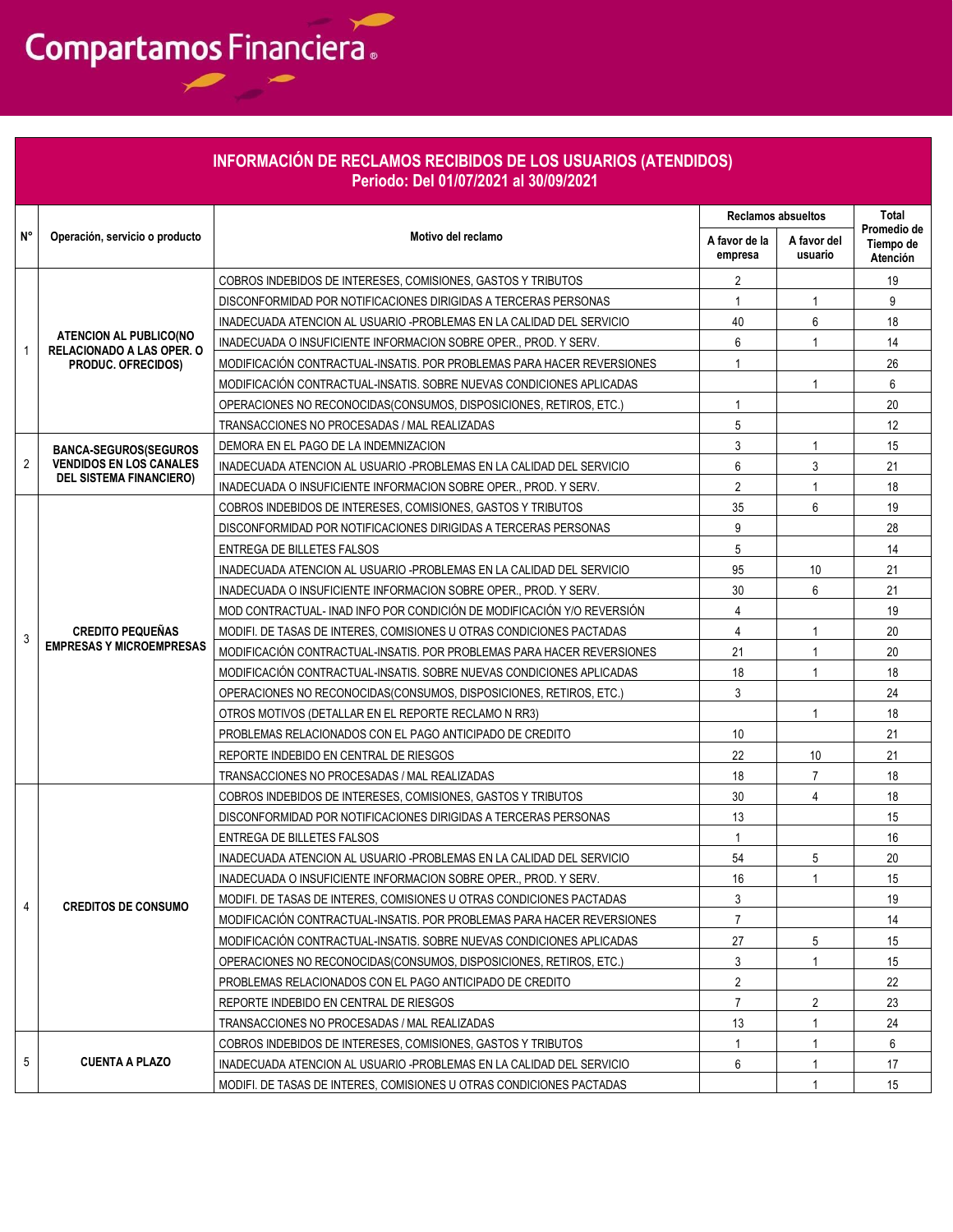|   |                                                                                                                                 | <b>TOTAL, NUMERO DE OPERACIONES</b>                                    |     | 1.993.007 |    |
|---|---------------------------------------------------------------------------------------------------------------------------------|------------------------------------------------------------------------|-----|-----------|----|
|   |                                                                                                                                 | TOTAL, DE RECLAMOS ATENDIDOS EN EL TRIMESTRE                           |     | 818       |    |
|   |                                                                                                                                 | <b>TOTAL</b>                                                           | 611 | 207       | 18 |
|   |                                                                                                                                 | TRANSACCIONES NO PROCESADAS / MAL REALIZADAS                           | 29  | 76        | 19 |
|   |                                                                                                                                 | OPERACIONES NO RECONOCIDAS (CONSUMOS, DISPOSICIONES, RETIROS, ETC.)    | 22  | 37        | 26 |
|   |                                                                                                                                 | MODIFI. DE TASAS DE INTERES, COMISIONES U OTRAS CONDICIONES PACTADAS   |     |           | 17 |
|   |                                                                                                                                 | MOD CONTRACTUAL- INAD INFO POR CONDICIÓN DE MODIFICACIÓN Y/O REVERSIÓN |     |           | 15 |
| 6 | <b>CUENTA DE AHORRO</b>                                                                                                         | INADECUADA O INSUFICIENTE INFORMACION SOBRE OPER., PROD. Y SERV.       |     |           | 14 |
|   |                                                                                                                                 | INADECUADA ATENCION AL USUARIO -PROBLEMAS EN LA CALIDAD DEL SERVICIO   | 19  | 6         | 21 |
|   |                                                                                                                                 | ENTREGA DE BILLETES FALSOS                                             |     |           | 30 |
|   | COBROS INDEBIDOS DE INTERESES, COMISIONES, GASTOS Y TRIBUTOS<br>DISCONFORMIDAD POR NOTIFICACIONES DIRIGIDAS A TERCERAS PERSONAS |                                                                        |     |           | 8  |
|   |                                                                                                                                 |                                                                        |     | 20        |    |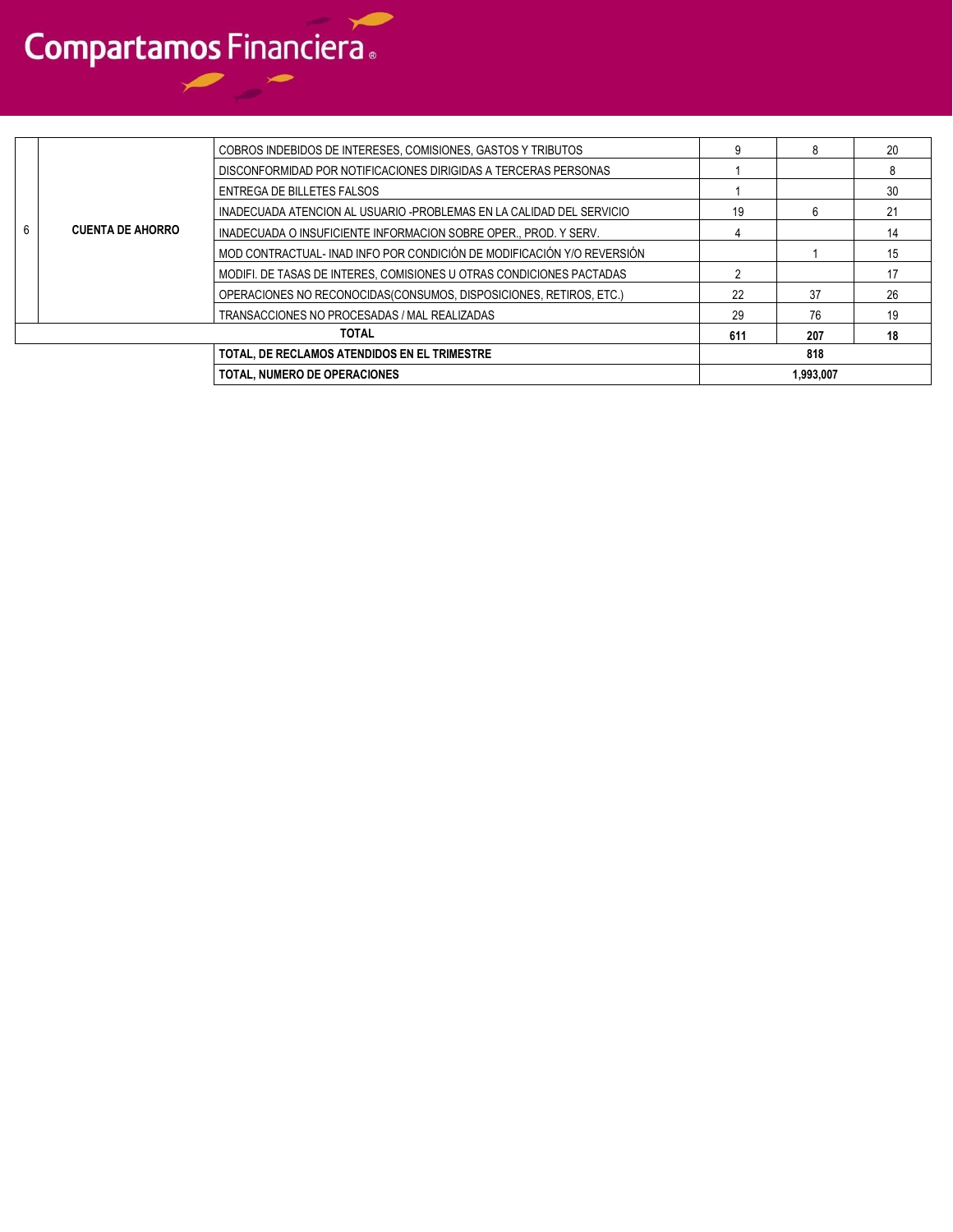### **INFORMACIÓN DE RECLAMOS RECIBIDOS DE LOS USUARIOS (ATENDIDOS) Periodo: Del 01/04/2021 al 30/06/2021**

|                          |                                                                 |                                                                         | <b>Reclamos absueltos</b> |                | Total                        |
|--------------------------|-----------------------------------------------------------------|-------------------------------------------------------------------------|---------------------------|----------------|------------------------------|
| N°                       | Operación, servicio o                                           | Motivo del reclamo                                                      | A favor de la             | A favor del    | Promedio de                  |
|                          | producto                                                        |                                                                         | empresa                   | usuario        | Tiempo de<br><b>Atención</b> |
|                          |                                                                 | COBROS INDEBIDOS DE INTERESES. COMISIONES. GASTOS Y TRIBUTOS            | 2                         |                | 19                           |
|                          |                                                                 | DEMORA EN EL PAGO DE LA INDEMNIZACION                                   | 1                         |                | $\overline{7}$               |
|                          | <b>ATENCION AL</b><br><b>PUBLICO(NO</b><br><b>RELACIONADO A</b> | DISCONFORMIDAD POR NOTIFICACIONES DIRIGIDAS A TERCERAS PERSONAS         | $\overline{7}$            |                | 9                            |
|                          |                                                                 | ENTREGA DE BILLETES FALSOS                                              | $\overline{2}$            |                | 9                            |
|                          | LAS OPER. O                                                     | INADECUADA ATENCION AL USUARIO -PROBLEMAS EN LA CALIDAD DEL SERVICIO    | 27                        | 3              | 12                           |
|                          | PRODUC.<br>OFRECIDOS)                                           | INADECUADA O INSUFICIENTE INFORMACION SOBRE OPER PROD. Y SERV.          | $\overline{7}$            |                | 13                           |
| $\overline{2}$<br>3<br>4 |                                                                 | OPERACIONES NO RECONOCIDAS (CONSUMOS, DISPOSICIONES, RETIROS, ETC.)     | $\mathbf{1}$              |                | 10                           |
|                          |                                                                 | TRANSACCIONES NO PROCESADAS / MAL REALIZADAS                            | $\overline{2}$            |                | 10                           |
|                          |                                                                 | CANCELACION INDEBIDA DE LA POLIZA DE SEGUROS                            | 2                         |                | 9                            |
|                          | <b>BANCA-</b><br><b>SEGUROS(SEGUROS</b>                         | COBROS INDEBIDOS DE INTERESES, COMISIONES, GASTOS Y TRIBUTOS            | 1                         |                | $\overline{4}$               |
|                          | <b>VENDIDOS EN LOS</b>                                          | DEMORA EN EL PAGO DE LA INDEMNIZACION                                   | $\overline{2}$            | 4              | 11                           |
|                          | <b>CANALES DEL</b>                                              | INADECUADA ATENCION AL USUARIO -PROBLEMAS EN LA CALIDAD DEL SERVICIO    | 3                         |                | $\overline{7}$               |
|                          | <b>SISTEMA</b><br><b>FINANCIERO)</b>                            | INADECUADA O INSUFICIENTE INFORMACION SOBRE OPER., PROD. Y SERV.        |                           | -1             | 26                           |
|                          |                                                                 | OPERACIONES NO RECONOCIDAS(CONSUMOS, DISPOSICIONES, RETIROS, ETC.)      | 1                         |                | 10                           |
|                          |                                                                 | COBROS INDEBIDOS DE INTERESES, COMISIONES, GASTOS Y TRIBUTOS            | 39                        | 2              | 15                           |
|                          |                                                                 | DEMORA EN LA RECTIFICACION DE INFORMACION REPORTADA EN LA CENTRAL       | 9                         | $\mathbf{1}$   | 13                           |
|                          |                                                                 | DISCONFORMIDAD POR NOTIFICACIONES DIRIGIDAS A TERCERAS PERSONAS         | 6                         | $\overline{1}$ | 20                           |
|                          |                                                                 | ENTREGA DE BILLETES FALSOS                                              | 3                         |                | 18                           |
|                          |                                                                 | INADECUADA ATENCION AL USUARIO -PROBLEMAS EN LA CALIDAD DEL SERVICIO    | 77                        | 8              | 14                           |
|                          |                                                                 | INADECUADA O INSUFICIENTE INFORMACION SOBRE OPER., PROD. Y SERV.        | 50                        | 3              | 15                           |
|                          |                                                                 | INCUMPLIMIENTO DE CLAUSULAS DEL CONTRATO, POLIZA, CONDICION, ACUERDO    | 6                         |                | 18                           |
|                          | <b>CREDITO PEQUEÑAS</b><br><b>EMPRESASY</b>                     | MOD CONTRACTUAL- INAD INFO POR CONDICIÓN DE MODIFICACIÓN Y/O REVERSIÓN  | $\overline{4}$            | $\overline{1}$ | 15                           |
|                          | <b>MICROEMPRESAS</b>                                            | MODIFI. DE TASAS DE INTERES, COMISIONES U OTRAS CONDICIONES PACTADAS    | 8                         |                | 24                           |
|                          |                                                                 | MODIFICACIÓN CONTRACTUAL - OTROS MOTIVOS                                | 4                         |                | 38                           |
|                          |                                                                 | MODIFICACIÓN CONTRACTUAL-INSATIS. POR PROBLEMAS PARA HACER REVERSIONES  | $\mathbf{1}$              |                | 13                           |
|                          |                                                                 | MODIFICACIÓN CONTRACTUAL-INSATIS, SOBRE NUEVAS CONDICIONES APLICADAS    | 4                         |                | 11                           |
|                          |                                                                 | OPERACIONES NO RECONOCIDAS (CONSUMOS, DISPOSICIONES, RETIROS, ETC.)     | 5                         | 2              | 12                           |
|                          |                                                                 | PROBLEMAS RELACIONADOS CON EL PAGO ANTICIPADO DE CREDITO                | $\overline{2}$            |                | 26                           |
|                          |                                                                 | REPORTE INDEBIDO EN CENTRAL DE RIESGOS                                  | 13                        | 3              | 12                           |
|                          |                                                                 | TRANSACCIONES NO PROCESADAS / MAL REALIZADAS                            | 26                        | 4              | 16                           |
|                          |                                                                 | COBROS INDEBIDOS DE INTERESES. COMISIONES. GASTOS Y TRIBUTOS            | 45                        | 3              | 15                           |
|                          |                                                                 | DEMORA EN EL PAGO DE LA INDEMNIZACION                                   | 1                         |                | 21                           |
|                          |                                                                 | DEMORA EN LA RECTIFICACION DE INFORMACION REPORTADA EN LA CENTRAL       | 3                         |                | 10                           |
|                          |                                                                 | DISCONFORMIDAD POR NOTIFICACIONES DIRIGIDAS A TERCERAS PERSONAS         | 20                        | -1             | 16                           |
|                          |                                                                 | ENTREGA DE BILLETES FALSOS                                              | $\mathbf{1}$              |                | 16                           |
|                          |                                                                 | INADECUADA ATENCION AL USUARIO -PROBLEMAS EN LA CALIDAD DEL SERVICIO    | 40                        | 9              | 13                           |
|                          |                                                                 | INADECUADA O INSUFICIENTE INFORMACION SOBRE OPER., PROD. Y SERV.        | 33                        | 4              | 17                           |
|                          | <b>CREDITOS DE</b>                                              | INCUMPLIMIENTO DE CLAUSULAS DEL CONTRATO, POLIZA, CONDICION, ACUERDO    | 10                        |                | 11                           |
|                          | <b>CONSUMO</b>                                                  | MOD CONTRACTUAL- INAD INFO POR CONDICIÓN DE MODIFICACIÓN Y/O REVERSIÓN  | 1                         |                | 23                           |
|                          |                                                                 | MODIFI. DE TASAS DE INTERES, COMISIONES U OTRAS CONDICIONES PACTADAS    | 13                        |                | 20                           |
|                          |                                                                 | MODIFICACIÓN CONTRACTUAL - OTROS MOTIVOS                                | $\mathbf{1}$              |                | 59                           |
|                          |                                                                 | MODIFICACIÓN CONTRACTUAL-INSATIS. SOBRE NUEVAS CONDICIONES APLICADAS    | 6                         |                | 16                           |
|                          |                                                                 | OPERACIONES NO RECONOCIDAS(CONSUMOS, DISPOSICIONES, RETIROS, ETC.)      | 6                         | 2              | 12                           |
|                          |                                                                 | PROBLEMAS RELACIONADOS A GARANTIAS (ENTRE OTROS EVAL. TASACION Y EJEC.) |                           |                | 28                           |
|                          |                                                                 | REPORTE INDEBIDO EN CENTRAL DE RIESGOS                                  | 5                         |                | 10                           |
|                          |                                                                 | TRANSACCIONES NO PROCESADAS / MAL REALIZADAS                            | 16                        | 6              | 17                           |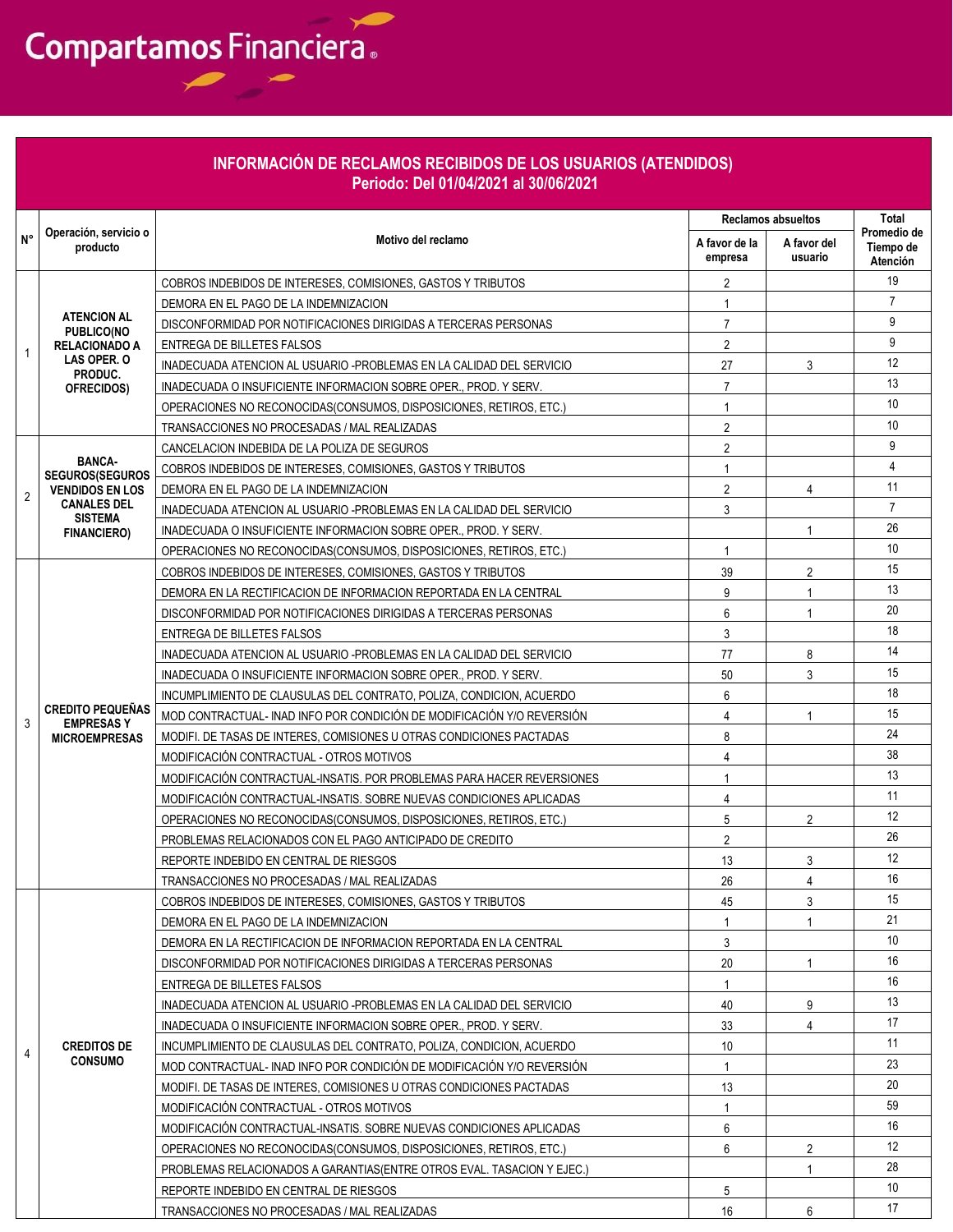|   |                                              | DISCONFORMIDAD POR NOTIFICACIONES DIRIGIDAS A TERCERAS PERSONAS         |                |                | 16             |  |  |
|---|----------------------------------------------|-------------------------------------------------------------------------|----------------|----------------|----------------|--|--|
| 5 | <b>CUENTA A PLAZO</b>                        | INADECUADA ATENCION AL USUARIO -PROBLEMAS EN LA CALIDAD DEL SERVICIO    |                |                | 5              |  |  |
|   |                                              | INADECUADA O INSUFICIENTE INFORMACION SOBRE OPER PROD. Y SERV.          | 3              |                | 14             |  |  |
|   |                                              | TRANSACCIONES NO PROCESADAS / MAL REALIZADAS                            |                |                | 12             |  |  |
|   |                                              | COBROS INDEBIDOS DE INTERESES, COMISIONES, GASTOS Y TRIBUTOS            | $\overline{7}$ |                | 9              |  |  |
|   |                                              | DEFICIENCIAS TECNICAS EN LOS CAJEROS AUTOMATICOS                        |                |                | 12             |  |  |
|   |                                              | DEMORAS O INCUMP. EN EL ENVIO DE CORRESPONDENCIA(EST. DE CUENTA, OTROS) | 1              |                | $\overline{7}$ |  |  |
|   |                                              | FALLAS DEL SISTEMA INFORMATICO QUE DIFICULTA LAS OPER. Y SERVICIOS      |                | $\overline{2}$ | 23             |  |  |
|   |                                              | INADECUADA ATENCION AL USUARIO -PROBLEMAS EN LA CALIDAD DEL SERVICIO    | $\overline{7}$ |                | 12             |  |  |
|   |                                              | INADECUADA O INSUFICIENTE INFORMACION SOBRE OPER PROD. Y SERV.          | $\overline{2}$ | $\overline{2}$ | 16             |  |  |
|   |                                              | INCUMPLIMIENTO DE CLAUSULAS DEL CONTRATO, POLIZA, CONDICION, ACUERDO    |                |                | 12             |  |  |
|   |                                              | LIQUIDACIONES ERRADAS                                                   |                |                | 42             |  |  |
| 6 | <b>CUENTA DE</b><br><b>AHORRO</b>            | MOD CONTRACTUAL- INAD INFO POR CONDICIÓN DE MODIFICACIÓN Y/O REVERSIÓN  |                |                | 29             |  |  |
|   |                                              | MODIFI. DE TASAS DE INTERES. COMISIONES U OTRAS CONDICIONES PACTADAS    | $\overline{2}$ |                | 6              |  |  |
|   |                                              | MODIFICACIÓN CONTRACTUAL - OTROS MOTIVOS                                |                |                | 22             |  |  |
|   |                                              | MODIFICACIÓN CONTRACTUAL-INSATIS, POR PROBLEMAS PARA HACER REVERSIONES  |                |                | 10             |  |  |
|   |                                              | MODIFICACIÓN CONTRACTUAL-INSATIS, SOBRE NUEVAS CONDICIONES APLICADAS    |                |                | 5              |  |  |
|   |                                              | OPERACIONES NO RECONOCIDAS (CONSUMOS, DISPOSICIONES, RETIROS, ETC.)     | 27             | 33             | 14             |  |  |
|   |                                              | PROBLEMAS RELACIONADOS CON LOS CAJEROS AUTOMATICOS                      |                | -1             | 15             |  |  |
|   |                                              | PROBLEMAS RELACIONADOS CON LOS CAJEROS AUTOMATICOS DE OTRAS EMPRESA     |                | $\overline{2}$ | 29             |  |  |
|   |                                              | TRANSACCIONES NO PROCESADAS / MAL REALIZADAS                            | 19             | 57             | 13             |  |  |
|   |                                              | COBROS INDEBIDOS DE INTERESES, COMISIONES, GASTOS Y TRIBUTOS            |                |                | 23             |  |  |
|   |                                              | DEFICIENCIAS TECNICAS EN LOS CAJEROS AUTOMATICOS                        |                |                | 30             |  |  |
| 7 | <b>TARJETA DE DEBITO</b>                     | DISCONFORMIDAD POR NOTIFICACIONES DIRIGIDAS A TERCERAS PERSONAS         | $\overline{1}$ |                | 5              |  |  |
|   |                                              | INADECUADA ATENCION AL USUARIO -PROBLEMAS EN LA CALIDAD DEL SERVICIO    | $\overline{2}$ |                | 18             |  |  |
|   |                                              | OPERACIONES NO RECONOCIDAS (CONSUMOS, DISPOSICIONES, RETIROS, ETC.)     | 3              | 17             | 13             |  |  |
|   |                                              | TRANSACCIONES NO PROCESADAS / MAL REALIZADAS                            | 4              | 32             | 17             |  |  |
|   |                                              | <b>TOTAL</b>                                                            | 605            | 215            | 16             |  |  |
|   | TOTAL, DE RECLAMOS ATENDIDOS EN EL TRIMESTRE |                                                                         |                | 820            |                |  |  |
|   | <b>TOTAL. NUMERO DE OPERACIONES</b>          |                                                                         |                | 1,788,591      |                |  |  |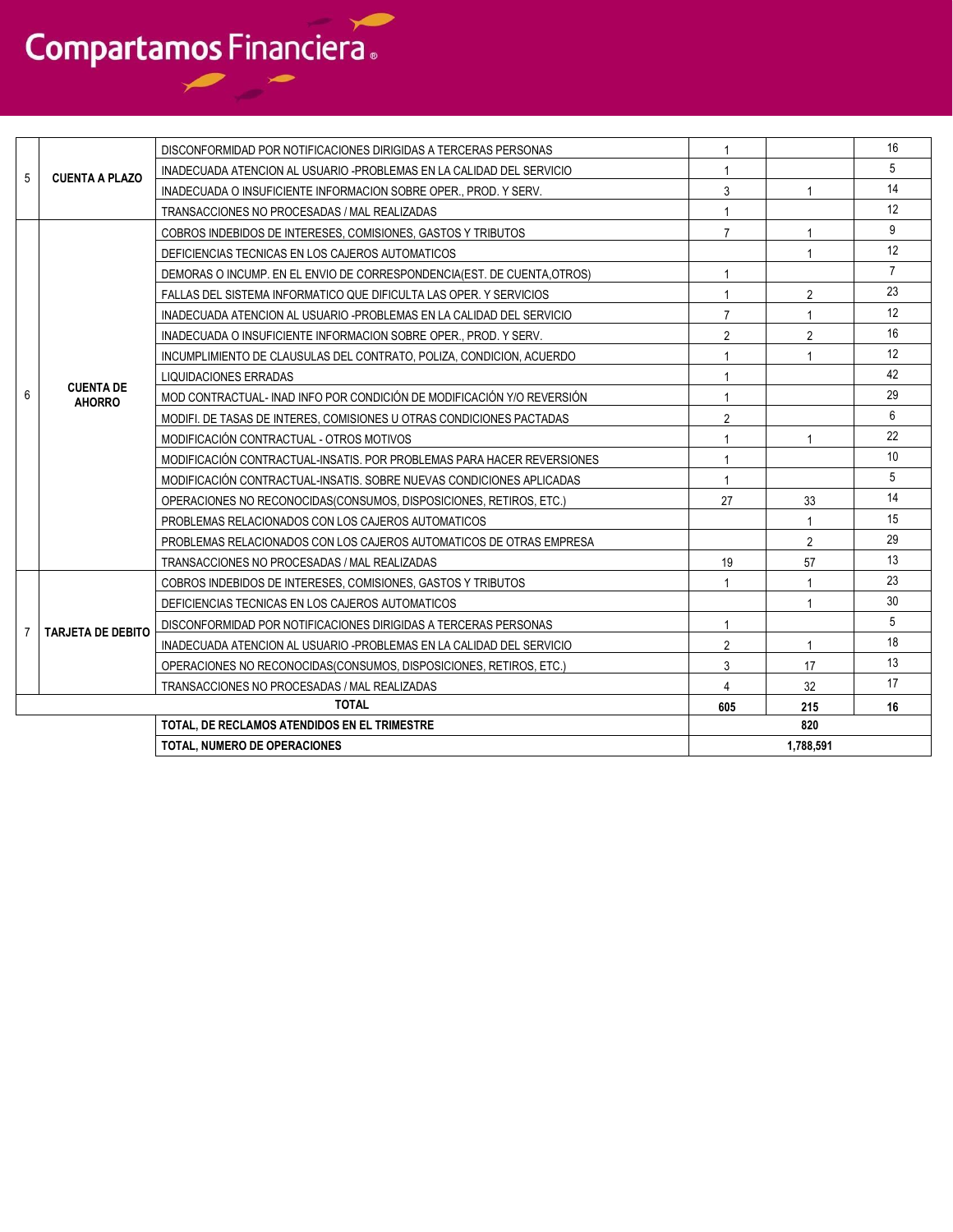|    |                                                  | INFORMACIÓN DE RECLAMOS RECIBIDOS DE LOS USUARIOS (ATENDIDOS)<br>Periodo: Del 01/01/2021 al 31/03/2021 |                           |                        |                                             |
|----|--------------------------------------------------|--------------------------------------------------------------------------------------------------------|---------------------------|------------------------|---------------------------------------------|
|    |                                                  |                                                                                                        | <b>Reclamos absueltos</b> |                        | Total                                       |
| N° | Operación, servicio o<br>producto                | Motivo del reclamo                                                                                     | A favor de la<br>empresa  | A favor del<br>usuario | Promedio de<br>Tiempo de<br><b>Atención</b> |
|    |                                                  | COBROS INDEBIDOS DE INTERESES, COMISIONES, GASTOS Y TRIBUTOS                                           | 1                         |                        | 21                                          |
|    |                                                  | DEMORA EN EL PAGO DE LA INDEMNIZACION                                                                  | $\overline{2}$            |                        | 20                                          |
|    |                                                  | DISCONFORMIDAD POR NOTIFICACIONES DIRIGIDAS A TERCERAS PERSONAS                                        | 6                         | 3                      | 13                                          |
|    | <b>ATENCION AL</b>                               | ERROR EN LOS DATOS DEL USUARIO REGISTRADO EN EL EMPRESA                                                |                           | 1                      | 6                                           |
|    | <b>PUBLICO(NO</b>                                | FALLAS DEL SISTEMA INFORMATICO QUE DIFICULTA LAS OPER. Y SERVICIOS                                     | 1                         | 1                      | 34                                          |
|    | <b>RELACIONADO A LAS</b><br>OPER. O PRODUC.      | INADECUADA ATENCION AL USUARIO -PROBLEMAS EN LA CALIDAD DEL SERVICIO                                   | 26                        | 1                      | 16                                          |
|    | OFRECIDOS)                                       | INADECUADA O INSUFICIENTE INFORMACION SOBRE OPER., PROD. Y SERV.                                       | 6                         | 1                      | 15                                          |
|    |                                                  | OPERACIONES NO RECONOCIDAS (CONSUMOS, DISPOSICIONES, RETIROS, ETC.)                                    | $\mathbf{1}$              |                        | 15                                          |
|    |                                                  | REPORTE INDEBIDO EN CENTRAL DE RIESGOS                                                                 | $\mathbf{1}$              |                        | 49                                          |
|    |                                                  | RESOLUCION DEL CONTRATO                                                                                | $\mathbf{1}$              |                        | 13                                          |
|    |                                                  | TRANSACCIONES NO PROCESADAS / MAL REALIZADAS                                                           | 3                         |                        | 8                                           |
|    |                                                  | CANCELACION INDEBIDA DE LA POLIZA DE SEGUROS                                                           | 4                         |                        | 13                                          |
|    | <b>BANCA-</b>                                    | COBROS INDEBIDOS DE INTERESES, COMISIONES, GASTOS Y TRIBUTOS                                           | $\mathbf{1}$              |                        | 45                                          |
|    | <b>SEGUROS(SEGUROS</b>                           | DEMORA EN EL PAGO DE LA INDEMNIZACION                                                                  | 13                        | 3                      | 12                                          |
| 2  | <b>VENDIDOS EN LOS</b>                           | INADECUADA ATENCION AL USUARIO -PROBLEMAS EN LA CALIDAD DEL SERVICIO                                   | $\mathbf{1}$              | $\overline{2}$         | 26                                          |
|    | <b>CANALES DEL SISTEMA</b><br><b>FINANCIERO)</b> | INADECUADA O INSUFICIENTE INFORMACION SOBRE OPER PROD. Y SERV.                                         | 5                         | 1                      | 11                                          |
|    |                                                  | INCUMPLIMIENTO DE CLAUSULAS DEL CONTRATO, POLIZA, CONDICION, ACUERDO                                   | 3                         |                        | 12                                          |
|    |                                                  | TRANSACCIONES NO PROCESADAS / MAL REALIZADAS                                                           | 3                         |                        | 15                                          |
|    |                                                  | COBROS INDEBIDOS DE INTERESES, COMISIONES, GASTOS Y TRIBUTOS                                           | 43                        |                        | 36                                          |
|    |                                                  | DEMORA EN EL PAGO DE LA INDEMNIZACION                                                                  | $\overline{2}$            |                        | 16                                          |
|    |                                                  | DEMORA EN LA RECTIFICACION DE INFORMACION REPORTADA EN LA CENTRAL                                      | 10                        |                        | 16                                          |
|    |                                                  | DIFUSION DE INFORMACION SIN AUTORIZACION DEL USUARIO                                                   | 3                         |                        | 8                                           |
|    |                                                  | DISCONF. CON LIQ. DE DEU. VENDIDAS A EMP. VINCUL. O EMP. DE COBRANZAS                                  | $\mathbf{1}$              |                        | 18                                          |
|    |                                                  | DISCONFORMIDAD POR NOTIFICACIONES DIRIGIDAS A TERCERAS PERSONAS                                        | 12                        | 1                      | 17                                          |
|    |                                                  | ENTREGA DE BILLETES FALSOS                                                                             | 3                         |                        | 14                                          |
|    |                                                  | INADECUADA ATENCION AL USUARIO -PROBLEMAS EN LA CALIDAD DEL SERVICIO                                   | 87                        | 10                     | 18                                          |
|    |                                                  | INADECUADA O INSUFICIENTE INFORMACION SOBRE OPER., PROD. Y SERV.                                       | 30                        | 2                      | 18                                          |
|    |                                                  | INCUMPLIMIENTO DE CLAUSULAS DEL CONTRATO, POLIZA, CONDICION, ACUERDO                                   | 6                         |                        | 14                                          |
|    |                                                  | <b>LIQUIDACIONES ERRADAS</b>                                                                           | $\mathbf{1}$              |                        | 25                                          |
| 3  | <b>CREDITO PEQUEÑAS</b><br><b>EMPRESASY</b>      | MOD CONTRACTUAL- INAD INFO POR CONDICIÓN DE MODIFICACIÓN Y/O REVERSIÓN                                 | 11                        |                        | 14                                          |
|    | <b>MICROEMPRESAS</b>                             | MOD. CONTRACTUAL-INSATIS. POR FALTA ENTREGA/DEMORA EN COMUNICACIÓN                                     | 5                         | 1                      | 12                                          |
|    |                                                  | MODIFI. DE TASAS DE INTERES, COMISIONES U OTRAS CONDICIONES PACTADAS                                   | 5                         |                        | 13                                          |
|    |                                                  | MODIFICACIÓN CONTRACTUAL - OTROS MOTIVOS                                                               | 19                        | $\mathbf{1}$           | 13                                          |
|    |                                                  | MODIFICACIÓN CONTRACTUAL-INSATIS. POR PROBLEMAS PARA HACER REVERSIONES                                 | 5                         |                        | 16                                          |
|    |                                                  | MODIFICACIÓN CONTRACTUAL-INSATIS, SOBRE NUEVAS CONDICIONES APLICADAS                                   | 16                        |                        | 15                                          |
|    |                                                  | OPERACIONES NO RECONOCIDAS(CONSUMOS, DISPOSICIONES, RETIROS, ETC.)                                     | 4                         |                        | 30                                          |
|    |                                                  | PROBLEMAS RELACIONADOS A GARANTIAS (ENTRE OTROS EVAL. TASACION Y EJEC.)                                | $\overline{2}$            |                        | 19                                          |
|    |                                                  | PROBLEMAS RELACIONADOS CON EL PAGO ANTICIPADO DE CREDITO                                               | 4                         |                        | 19                                          |
|    |                                                  | PUBLICIDAD ENGANOSA O INFORMACION QUE INDUCE AL ERROR                                                  | 3                         |                        | $12 \overline{ }$                           |
|    |                                                  | REPORTE INDEBIDO EN CENTRAL DE RIESGOS                                                                 | 41                        | 1                      | 27                                          |
|    |                                                  | RESOLUCION DEL CONTRATO                                                                                | $\mathbf{1}$              |                        | $\mathbf{2}$                                |
|    |                                                  | TRANSACCIONES NO PROCESADAS / MAL REALIZADAS                                                           | 39                        | $\overline{2}$         | 22                                          |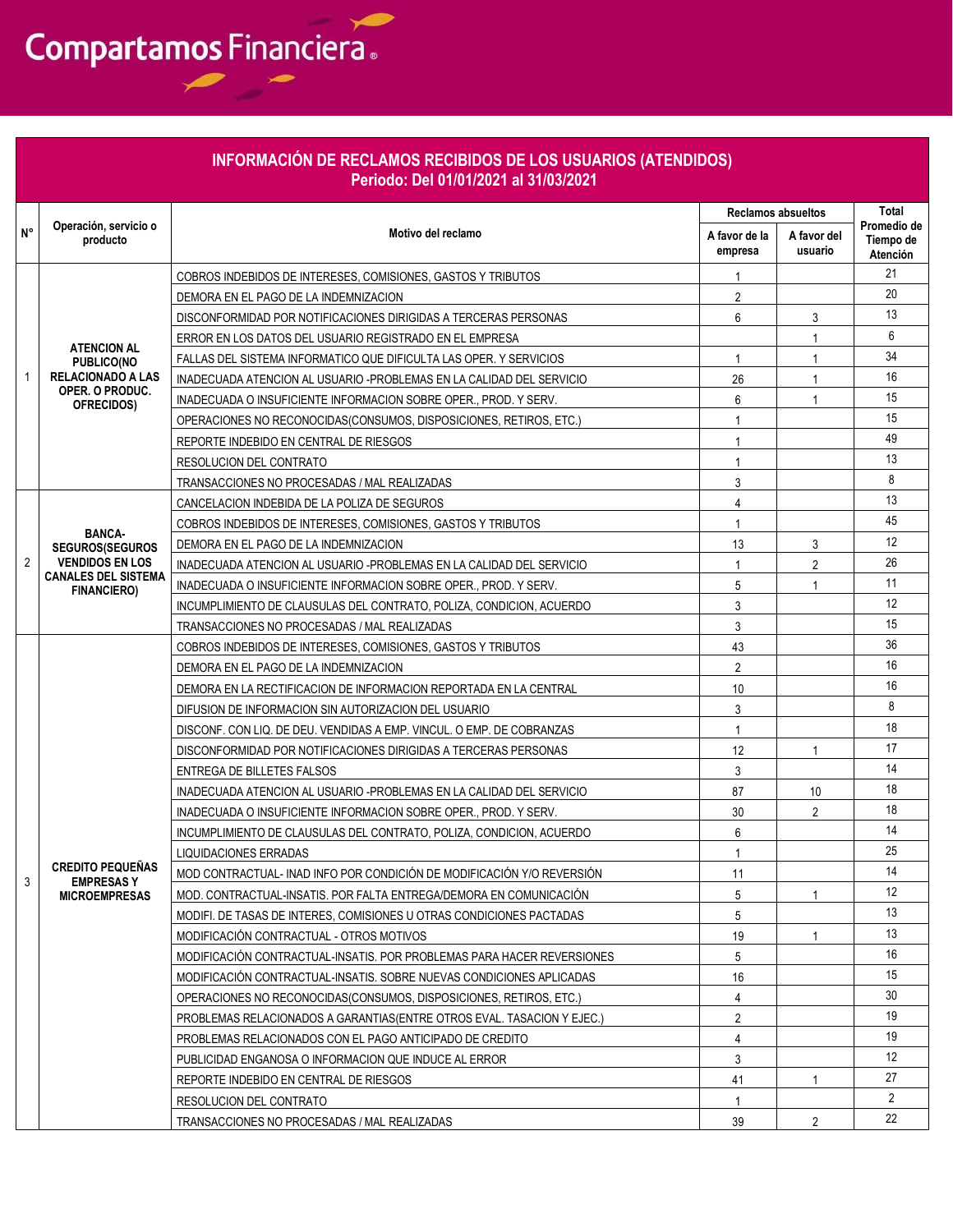|                |                                      | COBROS INDEBIDOS DE INTERESES, COMISIONES, GASTOS Y TRIBUTOS            | 20             |                | 31                |
|----------------|--------------------------------------|-------------------------------------------------------------------------|----------------|----------------|-------------------|
|                |                                      | DEMORA EN EL PAGO DE LA INDEMNIZACION                                   | 1              | $\mathbf{1}$   | 16                |
|                |                                      | DEMORA EN LA RECTIFICACION DE INFORMACION REPORTADA EN LA CENTRAL       | 5              | $\overline{2}$ | 22                |
|                |                                      | DIFUSION DE INFORMACION SIN AUTORIZACION DEL USUARIO                    | $\overline{2}$ |                | 18                |
|                |                                      | DISCONF. CON LIQ. DE DEU. VENDIDAS A EMP. VINCUL. O EMP. DE COBRANZAS   | 1              | 1              | 14                |
|                |                                      | DISCONFORMIDAD POR NOTIFICACIONES DIRIGIDAS A TERCERAS PERSONAS         | 16             | $\overline{2}$ | 20                |
|                |                                      | ENTREGA DE BILLETES FALSOS                                              | $\overline{2}$ |                | 13                |
|                |                                      | ERROR EN LOS DATOS DEL USUARIO REGISTRADO EN EL EMPRESA                 | 5              | 1              | 22                |
|                |                                      | FALLAS DEL SISTEMA INFORMATICO QUE DIFICULTA LAS OPER. Y SERVICIOS      | $\overline{2}$ |                | 20                |
|                |                                      | INADECUADA ATENCION AL USUARIO -PROBLEMAS EN LA CALIDAD DEL SERVICIO    | 42             | $\mathbf{1}$   | 15                |
|                |                                      | INADECUADA EJECUCION. DE GARANTIAS OTORGADAS (CARTA FINANZA OTROS)      | $\mathbf{1}$   |                | 6                 |
|                |                                      | INADECUADA O INSUFICIENTE INFORMACION SOBRE OPER., PROD. Y SERV.        | 13             | $\mathbf{1}$   | 22                |
| $\overline{4}$ | <b>CREDITOS DE</b><br><b>CONSUMO</b> | INCUMPLIMIENTO DE CLAUSULAS DEL CONTRATO, POLIZA, CONDICION, ACUERDO    | 3              |                | 14                |
|                |                                      | MOD CONTRACTUAL- INAD INFO POR CONDICIÓN DE MODIFICACIÓN Y/O REVERSIÓN  | 14             | 1              | 15                |
|                |                                      | MOD. CONTRACTUAL-INSATIS. POR FALTA ENTREGA/DEMORA EN COMUNICACIÓN      | 4              |                | 19                |
|                |                                      | MODIFI. DE TASAS DE INTERES. COMISIONES U OTRAS CONDICIONES PACTADAS    | 5              |                | 17                |
|                |                                      | MODIFICACIÓN CONTRACTUAL - OTROS MOTIVOS                                | 24             | $\overline{2}$ | 13                |
|                |                                      | MODIFICACION CONTRACTUAL-INSATIS. POR PROBLEMAS PARA HACER REVERSIONES  | 3              |                | 18                |
|                |                                      | MODIFICACION CONTRACTUAL-INSATIS. SOBRE NUEVAS CONDICIONES APLICADAS    | 32             | 1              | 15                |
|                |                                      | OPERACIONES NO RECONOCIDAS(CONSUMOS, DISPOSICIONES, RETIROS, ETC.)      | 4              |                | 23                |
|                |                                      | PROBLEMAS CON CHEQUES (MAL EMITIDOS, RECHAZADOS, DUPLICADOS, FALSOS)    | 1              |                | 26                |
|                |                                      | PROBLEMAS RELACIONADOS A GARANTIAS (ENTRE OTROS EVAL. TASACION Y EJEC.) |                |                | 29                |
|                |                                      | PROBLEMAS RELACIONADOS CON EL PAGO ANTICIPADO DE CREDITO                | $\overline{2}$ |                | 23                |
|                |                                      | REPORTE INDEBIDO EN CENTRAL DE RIESGOS                                  | 18             | 3              | 32                |
|                |                                      | TRANSACCIONES NO PROCESADAS / MAL REALIZADAS                            | 15             | $\overline{1}$ | 18                |
|                |                                      | COBROS INDEBIDOS DE INTERESES, COMISIONES, GASTOS Y TRIBUTOS            | 1              |                | 16                |
| 5              | <b>CUENTA A PLAZO</b>                | INADECUADA O INSUFICIENTE INFORMACION SOBRE OPER., PROD. Y SERV.        | 2              |                | 32                |
|                |                                      | INCUMPLIMIENTO DE CLAUSULAS DEL CONTRATO, POLIZA, CONDICION, ACUERDO    | $\mathbf{1}$   | $\mathbf{1}$   | $12 \overline{ }$ |
|                |                                      | MODIFICACION CONTRACTUAL-INSATIS. SOBRE NUEVAS CONDICIONES APLICADAS    | 1              |                | 22                |
|                |                                      | COBROS INDEBIDOS DE INTERESES, COMISIONES, GASTOS Y TRIBUTOS            | 4              |                | 14                |
|                |                                      | DEFICIENCIAS TECNICAS EN LOS CAJEROS AUTOMATICOS                        | 1              | 8              | 33                |
|                |                                      | DEMORA EN LA RECTIFICACION DE INFORMACION REPORTADA EN LA CENTRAL       |                | $\overline{2}$ | 12                |
|                |                                      | DISCONFORMIDAD POR NOTIFICACIONES DIRIGIDAS A TERCERAS PERSONAS         |                | -1             | 17                |
|                |                                      | ENTREGA DE BILLETES FALSOS                                              | 2              |                | 10                |
|                |                                      | ERROR EN LOS DATOS DEL USUARIO REGISTRADO EN EL EMPRESA                 | $\mathbf{1}$   |                | 8                 |
|                |                                      | FALLAS DEL SISTEMA INFORMATICO QUE DIFICULTA LAS OPER. Y SERVICIOS      | 1              | $\overline{2}$ | $12 \overline{ }$ |
|                |                                      | INADECUADA ATENCION AL USUARIO -PROBLEMAS EN LA CALIDAD DEL SERVICIO    | 12             | 3              | 16                |
|                |                                      | INADECUADA EJECUCION. DE GARANTIAS OTORGADAS (CARTA, FINANZA, OTROS)    | 1              |                | $\overline{2}$    |
|                |                                      | INADECUADA O INSUFICIENTE INFORMACION SOBRE OPER., PROD. Y SERV.        | 17             |                | 16                |
|                |                                      | INCUMPLIMIENTO DE CLAUSULAS DEL CONTRATO, POLIZA, CONDICION, ACUERDO    | 3              |                | 19                |
| 6              | <b>CUENTA DE AHORRO</b>              | MOD CONTRACTUAL- INAD INFO POR CONDICIÓN DE MODIFICACIÓN Y/O REVERSIÓN  | $\mathbf{1}$   |                | 6                 |
|                |                                      | MODIFI. DE TASAS DE INTERES, COMISIONES U OTRAS CONDICIONES PACTADAS    | $\overline{4}$ | $\mathbf{1}$   | 12                |
|                |                                      | MODIFICACIÓN CONTRACTUAL - OTROS MOTIVOS                                | 6              |                | 13                |
|                |                                      | MODIFICACIÓN CONTRACTUAL-INSATIS, SOBRE NUEVAS CONDICIONES APLICADAS    | 1              |                | 9                 |
|                |                                      | OPERACIONES NO RECONOCIDAS (CONSUMOS, DISPOSICIONES, RETIROS, ETC.)     | 20             | 38             | 18                |
|                |                                      | PROBLEMAS RELACIONADOS A CAJEROS CORRESPONSALES                         |                |                | 4                 |
|                |                                      | PROBLEMAS RELACIONADOS A GARANTIAS (ENTRE OTROS EVAL. TASACION Y EJEC.) |                | 1              | 4                 |
|                |                                      | PROBLEMAS RELACIONADOS A LA PAGINA WEB DE LA EMPRESA                    |                | $\mathbf{1}$   | 20                |
|                |                                      | PROBLEMAS RELACIONADOS CON LOS CAJEROS AUTOMATICOS                      | $\overline{7}$ | $\overline{7}$ | 19                |
|                |                                      | PROBLEMAS RELACIONADOS CON LOS CAJEROS AUTOMATICOS DE OTRAS EMPRESA     | $\overline{4}$ | 9              | 19                |
|                |                                      | PUBLICIDAD ENGANOSA O INFORMACION QUE INDUCE AL ERROR                   | $\overline{2}$ |                | 13                |
|                |                                      | TRANSACCIONES NO PROCESADAS / MAL REALIZADAS                            | 22             | 18             | 17                |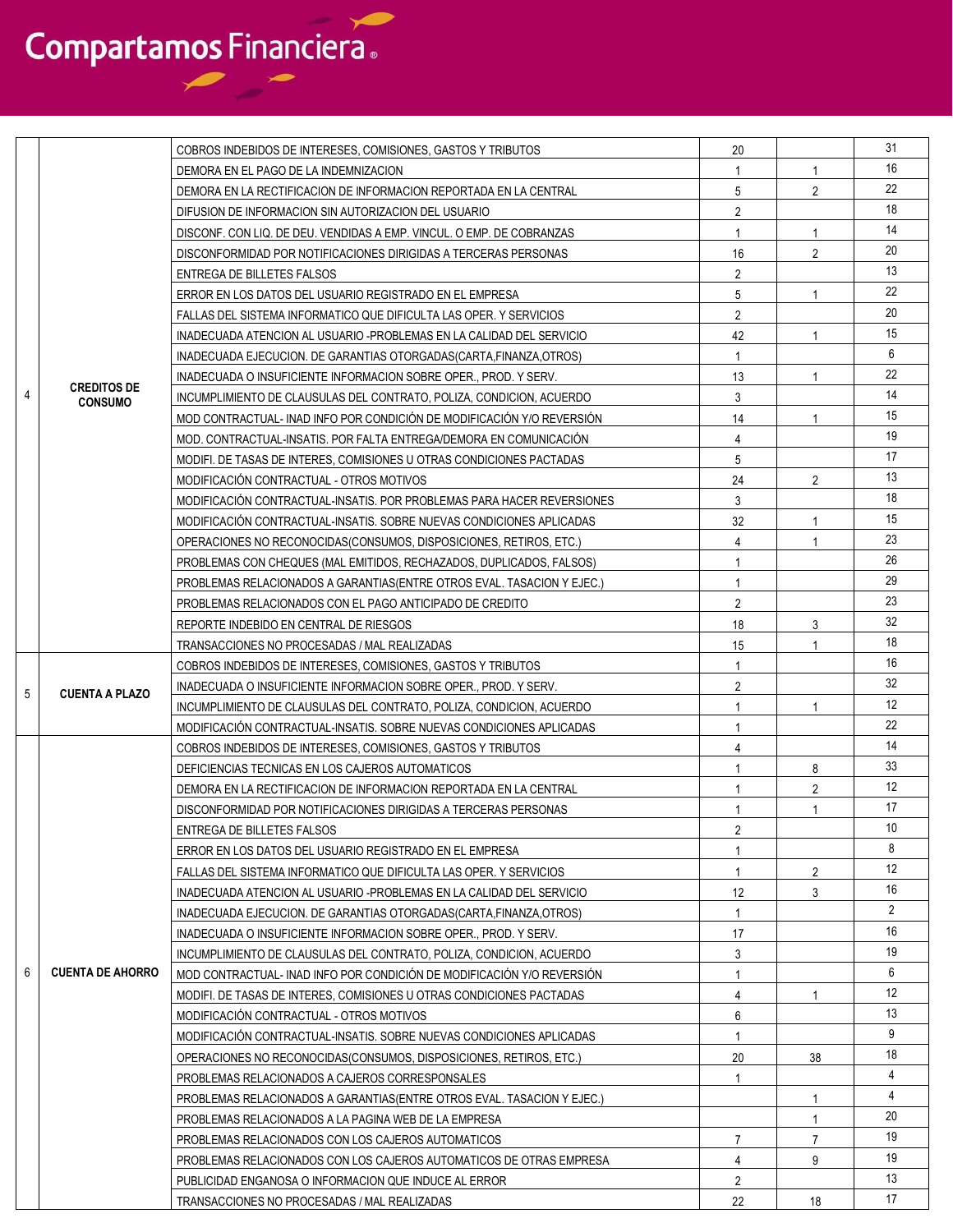|   | <b>DINERO ELECTRONICO</b> | INADECUADA O INSUFICIENTE INFORMACION SOBRE OPER., PROD. Y SERV.       |     |           | 10 |
|---|---------------------------|------------------------------------------------------------------------|-----|-----------|----|
|   |                           | TRANSACCIONES NO PROCESADAS / MAL REALIZADAS                           |     |           | 12 |
|   |                           | DEFICIENCIAS TECNICAS EN LOS CAJEROS AUTOMATICOS                       |     |           | 20 |
|   |                           | FALLAS DEL SISTEMA INFORMATICO QUE DIFICULTA LAS OPER. Y SERVICIOS     |     |           | 16 |
|   |                           | MODIFICACIÓN CONTRACTUAL - OTROS MOTIVOS                               |     |           | 13 |
|   | <b>TARJETA DE DEBITO</b>  | OPERACIONES NO RECONOCIDAS (CONSUMOS, DISPOSICIONES, RETIROS, ETC.)    |     | 13        | 13 |
| 8 |                           | PROBLEMAS PRESENTADOS CON LA TARJETA DE CREDITO (RETENIDA, NO EMITIDA) |     |           | 17 |
|   |                           | PROBLEMAS RELACIONADOS A CAJEROS CORRESPONSALES                        |     |           | 8  |
|   |                           | PROBLEMAS RELACIONADOS CON LOS CAJEROS AUTOMATICOS                     |     |           | g  |
|   |                           | PROBLEMAS RELACIONADOS CON LOS CAJEROS AUTOMATICOS DE OTRAS EMPRESA    |     |           | 12 |
|   |                           | TRANSACCIONES NO PROCESADAS / MAL REALIZADAS                           |     | 16        | 14 |
|   | <b>TOTAL</b>              |                                                                        | 793 | 188       | 17 |
|   |                           | TOTAL, DE RECLAMOS ATENDIDOS EN EL TRIMESTRE                           |     | 981       |    |
|   |                           | <b>TOTAL, NUMERO DE OPERACIONES</b>                                    |     | 1,997,764 |    |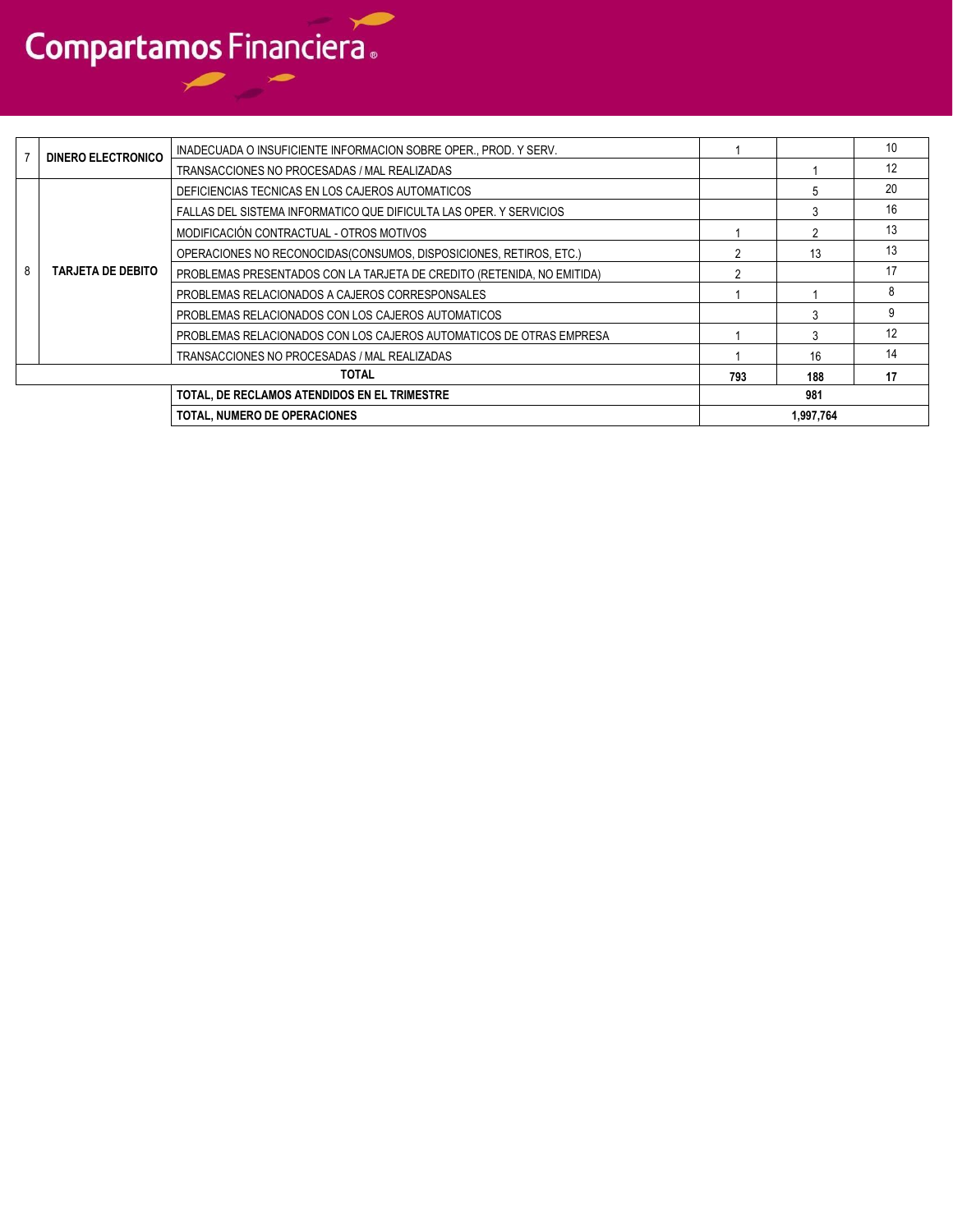|    | INFORMACIÓN DE RECLAMOS RECIBIDOS DE LOS USUARIOS (ATENDIDOS)<br>Periodo: Del 01/10/2020 al 31/12/2020 |                                                                                        |                           |                        |                                      |  |  |  |
|----|--------------------------------------------------------------------------------------------------------|----------------------------------------------------------------------------------------|---------------------------|------------------------|--------------------------------------|--|--|--|
| N° | Operación, servicio o producto                                                                         | Motivo del reclamo                                                                     | <b>Reclamos absueltos</b> |                        | <b>Total</b>                         |  |  |  |
|    |                                                                                                        |                                                                                        | A favor de la<br>empresa  | A favor del<br>usuario | Promedio de<br>Tiempo de<br>Atención |  |  |  |
|    | <b>ATENCION AL PUBLICO(NO</b><br><b>RELACIONADO A LAS OPER. O</b><br>PRODUC. OFRECIDOS)                | COBROS INDEBIDOS DE INTERESES, COMISIONES, GASTOS Y TRIBUTOS                           | 3                         |                        | 15                                   |  |  |  |
|    |                                                                                                        | DEMORA EN EL PAGO DE LA INDEMNIZACION                                                  | 1                         |                        | 12                                   |  |  |  |
|    |                                                                                                        | DISCONFORMIDAD POR NOTIFICACIONES DIRIGIDAS A TERCERAS PERSONAS                        |                           |                        | 36                                   |  |  |  |
|    |                                                                                                        | ERROR EN LOS DATOS DEL USUARIO REGISTRADO EN EL EMPRESA                                | 1                         | 2                      | 29                                   |  |  |  |
|    |                                                                                                        | FALLAS DEL SISTEMA INFORMATICO QUE DIFICULTA LAS OPER. Y SERVICIOS                     | $\overline{1}$            |                        | 24                                   |  |  |  |
|    |                                                                                                        | INADECUADA ATENCION AL USUARIO -PROBLEMAS EN LA CALIDAD DEL SERVICIO                   | 29                        | 4                      | 22                                   |  |  |  |
|    |                                                                                                        | INADECUADA O INSUFICIENTE INFORMACION SOBRE OPER., PROD. Y SERV.                       | 4                         |                        | 34                                   |  |  |  |
|    |                                                                                                        | REPORTE INDEBIDO EN CENTRAL DE RIESGOS                                                 | $\mathbf{1}$              |                        | $\overline{7}$                       |  |  |  |
|    |                                                                                                        | TRANSACCIONES NO PROCESADAS / MAL REALIZADAS                                           | 5                         |                        | 25                                   |  |  |  |
|    | <b>BANCA-SEGUROS(SEGUROS</b><br><b>VENDIDOS EN LOS CANALES</b><br><b>DEL SISTEMA FINANCIERO)</b>       | CANCELACION INDEBIDA DE LA POLIZA DE SEGUROS                                           |                           |                        | 20                                   |  |  |  |
|    |                                                                                                        | DEMORA EN EL PAGO DE LA INDEMNIZACION                                                  | 14                        | -1                     | 23                                   |  |  |  |
|    |                                                                                                        | ERROR EN LOS DATOS DEL USUARIO REGISTRADO EN EL EMPRESA                                | 1                         |                        | 12                                   |  |  |  |
|    |                                                                                                        | FALLAS DEL SISTEMA INFORMATICO QUE DIFICULTA LAS OPER. Y SERVICIOS                     | $\mathbf{1}$              |                        | 53                                   |  |  |  |
| 2  |                                                                                                        | INADECUADA ATENCION AL USUARIO -PROBLEMAS EN LA CALIDAD DEL SERVICIO                   | 5                         |                        | 22                                   |  |  |  |
|    |                                                                                                        | INADECUADA O INSUFICIENTE INFORMACION SOBRE OPER PROD. Y SERV.                         | 9                         | 3                      | 35                                   |  |  |  |
|    |                                                                                                        | INCUMPLIMIENTO DE CLAUSULAS DEL CONTRATO, POLIZA, CONDICION, ACUERDO                   | 3                         |                        | 24                                   |  |  |  |
|    |                                                                                                        | MODIFICACIÓN CONTRACTUAL-INSATIS. SOBRE NUEVAS CONDICIONES APLICADAS                   |                           |                        | 20                                   |  |  |  |
|    |                                                                                                        | OPERACIONES NO RECONOCIDAS (CONSUMOS, DISPOSICIONES, RETIROS, ETC.)                    | $\mathbf{1}$              |                        | 4                                    |  |  |  |
|    |                                                                                                        | TRANSACCIONES NO PROCESADAS / MAL REALIZADAS                                           | $\overline{2}$            |                        | 20                                   |  |  |  |
|    | <b>CREDITO PEQUEÑAS</b><br><b>EMPRESASY</b><br><b>MICROEMPRESAS</b>                                    | CANCELACION INDEBIDA DE LA POLIZA DE SEGUROS                                           | $\mathbf{1}$              |                        | 27                                   |  |  |  |
|    |                                                                                                        | COBROS INDEBIDOS DE INTERESES, COMISIONES, GASTOS Y TRIBUTOS                           | 294                       | $\overline{7}$         | 27                                   |  |  |  |
|    |                                                                                                        | DEFICIENCIAS TECNICAS EN LOS CAJEROS AUTOMATICOS                                       |                           |                        | 40                                   |  |  |  |
|    |                                                                                                        | DEMORA EN EL PAGO DE LA INDEMNIZACION                                                  | $\mathbf{1}$              |                        | 25                                   |  |  |  |
|    |                                                                                                        | DEMORA EN LA RECTIFICACION DE INFORMACION REPORTADA EN LA CENTRAL                      | 6                         |                        | 28                                   |  |  |  |
|    |                                                                                                        | DISCONFORMIDAD POR NOTIFICACIONES DIRIGIDAS A TERCERAS PERSONAS                        | 8                         | 1                      | 23                                   |  |  |  |
|    |                                                                                                        | ENTREGA DE BILLETES FALSOS                                                             | 5                         |                        | 23                                   |  |  |  |
|    |                                                                                                        | ERROR EN LOS DATOS DEL USUARIO REGISTRADO EN EL EMPRESA                                | 3                         |                        | 27                                   |  |  |  |
|    |                                                                                                        | FALLAS DEL SISTEMA INFORMATICO QUE DIFICULTA LAS OPER. Y SERVICIOS                     | 4                         |                        | 25                                   |  |  |  |
|    |                                                                                                        | INADECUADA ATENCION AL USUARIO -PROBLEMAS EN LA CALIDAD DEL SERVICIO                   | 117                       | 12                     | 26                                   |  |  |  |
|    |                                                                                                        | INADECUADA O INSUFICIENTE INFORMACION SOBRE OPER PROD. Y SERV.                         | 80                        | $\overline{7}$         | 25                                   |  |  |  |
| 3  |                                                                                                        | INCUMPLIMIENTO DE CLAUSULAS DEL CONTRATO, POLIZA, CONDICION, ACUERDO                   | $\overline{2}$            |                        | 33                                   |  |  |  |
|    |                                                                                                        | MOD CONTRACTUAL- INAD INFO POR CONDICIÓN DE MODIFICACIÓN Y/O REVERSIÓN                 | 10                        |                        | 31                                   |  |  |  |
|    |                                                                                                        | MOD. CONTRACTUAL-INSATIS. POR FALTA ENTREGA/DEMORA EN COMUNICACIÓN                     | 9                         |                        | 25                                   |  |  |  |
|    |                                                                                                        | MODIFI. DE TASAS DE INTERES, COMISIONES U OTRAS CONDICIONES PACTADAS                   | 6                         |                        | 26                                   |  |  |  |
|    |                                                                                                        | MODIFICACIÓN CONTRACTUAL - OTROS MOTIVOS                                               | 12                        |                        | 30                                   |  |  |  |
|    |                                                                                                        | MODIFICACIÓN CONTRACTUAL-INSATIS. POR PROBLEMAS PARA HACER REVERSIONES                 | 6                         |                        | 43                                   |  |  |  |
|    |                                                                                                        | MODIFICACIÓN CONTRACTUAL-INSATIS. SOBRE NUEVAS CONDICIONES APLICADAS                   | 31<br>9                   | 1                      | 34                                   |  |  |  |
|    |                                                                                                        | OPERACIONES NO RECONOCIDAS(CONSUMOS, DISPOSICIONES, RETIROS, ETC.)                     |                           |                        | 29                                   |  |  |  |
|    |                                                                                                        | PROBLEMAS RELACIONADOS A CAJEROS CORRESPONSALES                                        | $\mathbf{2}$<br>6         |                        | 25<br>31                             |  |  |  |
|    |                                                                                                        | PROBLEMAS RELACIONADOS CON EL PAGO ANTICIPADO DE CREDITO                               |                           | 1                      | 59                                   |  |  |  |
|    |                                                                                                        | PROBLEMAS RELACIONADOS CON LOS CAJEROS AUTOMATICOS DE OTRAS EMPRESA                    |                           | $\overline{4}$         | 31                                   |  |  |  |
|    |                                                                                                        | REPORTE INDEBIDO EN CENTRAL DE RIESGOS<br>TRANSACCIONES NO PROCESADAS / MAL REALIZADAS | 114                       |                        |                                      |  |  |  |
|    |                                                                                                        |                                                                                        | 29                        | 2                      | 31                                   |  |  |  |